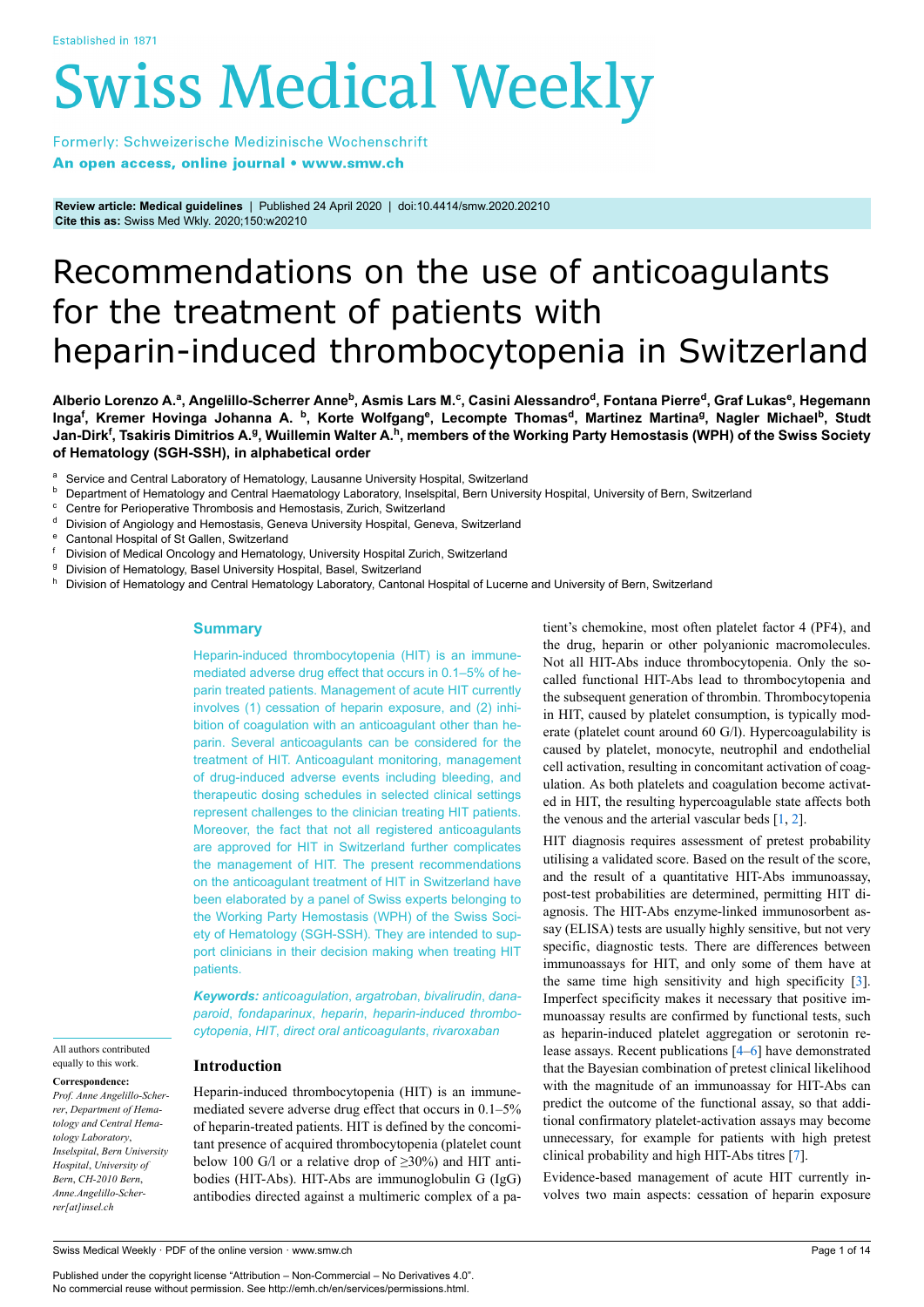and inhibition of coagulation with an anticoagulant other than heparin. Recently, the use of high-dose intravenous immunoglobulin has been reported to rapidly inhibit HIT-Abs-induced platelet activation [[8](#page-11-6), [9](#page-11-7)]. This therapeutic approach might constitute an important adjunct treatment to anticoagulation in patients with HIT [[8](#page-11-6), [9](#page-11-7)]. Efficient treatment of HIT will lead to the normalisation of the platelet count (typically within 5–7 days) and prompt mitigation of the hypercoagulable state [\[10](#page-11-8), [11\]](#page-11-9).

The aim of this article is confined to the appropriate use of anticoagulants and does not include general management of HIT. Several drugs can be considered for the anticoagulant treatment of HIT. Anticoagulant monitoring, management of drug-induced adverse events particularly bleeding, and dosing schedules in the presence of renal or hepatic dysfunction and other selected clinical situations represent challenges to the clinician treating HIT patients. Moreover, the fact that not all registered anticoagulants are approved for HIT in Switzerland further complicates the management of HIT. Lepirudin, licensed for HIT treatment, was withdrawn from the market worldwide.

Once the acute phase of HIT has been successfully treated, transitioning of parenteral anticoagulant treatment to a direct oral anticoagulant (DOAC) or a vitamin K antagonist (VKA) can be considered. DOACs are preferred over VKAs for stable patients with an average bleeding risk after platelet count recovery [[12,](#page-11-10) [13\]](#page-11-11). Prerequisite for transitioning to oral anticoagulant is the normalisation of the platelet count (platelet count  $\geq$ 150 G/l [[14\]](#page-11-12)) / return of the platelet count to the level before the HIT episode. VKA treatment should be started only when both of criteria are met. These precautionary measures aim to minimise the risk of coumarin-associated microthrombosis syndromes (venous limb gangrene, skin necrosis). Alternative anticoagulation can be stopped once two subsequent international normalised ratio (INR) measurements, performed at least 24 hours apart, are in the therapeutic range. Administration of low doses of a VKA without a loading dose is recommended.

The Working Party Hemostasis (WPH) of the Swiss Society of Hematology proposes a guideline for the treatment of HIT based on current available evidence, international guidelines and consensus expert opinion. The paper presents all available treatment modalities in Switzerland, allowing direct implementation. Multiple rather than single recommendations are presented, allowing a tailored strategy according to physicians' preferences and experience. It is in the context of a complex disease with relevant treatment risks, associated with potentially high treatment costs and limited resources, that the WPH has prepared a guideline for the treatment of HIT in Switzerland. In addition to other current guidelines, including those of the American Society of Hematology 2018 [\[12](#page-11-10)], we provide information on dosing schedules of anticoagulants for HIT patients in different clinical conditions.

The pharmacokinetic/pharmacodynamics properties of all anticoagulants in use for HIT treatment are summarised in [table 1](#page-1-0) and discussed in alphabetical order.

# **Argatroban (Argatra®)**

#### **Regulatory status**

#### *Swissmedic*

- Anticoagulation in adult patients with HIT requiring a parenteral antithrombotic therapy.
- HIT diagnosis has to be confirmed by a heparin-induced platelet activation assay (HIPA) or an equivalent test. However, this confirmation should not delay the initiation of treatment [\[15](#page-11-13)].

#### *US Food and Drug Administration (FDA)*

− Prophylaxis or treatment of thrombosis in adult patients with HIT, and as an anticoagulant in adult patients with or at risk of HIT undergoing percutaneous coronary intervention (PCI) [[16\]](#page-11-14).

#### **Pharmacokinetics/pharmacodynamics**

*Molecule:* Argatroban is a small (molecular weight 527 Daltons), direct, selective and reversible inhibitor of the thrombin active site, which is synthetically derived from L-arginine (structurally unrelated to heparin) [[17\]](#page-11-15). Argatroban inhibits all thrombin-catalysed steps in the coagulation system (fibrin formation, activation of factors V, VIII, and XIII, and of protein C, and thrombin-induced platelet aggregation). It is not inactivated by PF4 and does not cross-react with heparin-induced antibodies. Argatroban does not require antithrombin for its anticoagulant activity (hence "direct").

*Distribution:* Predominantly in the extracellular fluid; 20–54% is reversibly bound to human serum proteins [\[18](#page-11-16)].

**Table 1:** Properties of anticoagulants used for the treatment of heparin-induced thrombocytopenia.

<span id="page-1-0"></span>

|                                                             | Argatroban<br>(Argatra <sup>®</sup> ) | <b>Bivalirudin</b><br>$(Angiox^{\circledR})$      | Danaparoid<br>(Orgaran <sup>®</sup> ) | Fondaparinux<br>(Arixtra <sup>®</sup> ) | Rivaroxaban <sup>*</sup><br>$(XareIto^{\circledR})$ |
|-------------------------------------------------------------|---------------------------------------|---------------------------------------------------|---------------------------------------|-----------------------------------------|-----------------------------------------------------|
| Mode of action                                              | Anti-factor IIa (thrombin)            | Anti-factor IIa (thrombin)                        | Anti-factor Xa<br>AT-mediated         | Anti-factor Xa<br>AT-mediated           | Anti-factor Xa                                      |
| Route of application                                        | i.v.                                  | i.v.                                              | i.v./s.c.                             | S.C.                                    | p.o.                                                |
| Predominant clearance                                       | Hepatobiliary                         | Proteolytic inactivation<br>(80%) and renal (20%) | Renal                                 | Renal                                   | Hepatobiliary (67%), renal<br>(33%)                 |
| <b>Elimination half-life</b>                                | 40-50 minutes                         | 25 minutes                                        | $19 - 25$ hours                       | $17-21$ hours                           | 7-11 hours                                          |
| Hepatic metabolism                                          | Yes                                   | No                                                | N <sub>o</sub>                        | No                                      | Yes                                                 |
| Monitoring preference                                       | Anti-factor IIa assay<br>$(\pm$ aPTT) | Anti-factor IIa assay<br>$(\pm$ aPTT)             | Anti-factor Xa assay                  | Anti-factor Xa assay <sup>†</sup>       | Anti-factor Xa assay <sup>†</sup>                   |
| Significant influence on routine   Yes<br>coagulation tests |                                       | Yes                                               | None                                  | None                                    | Yes                                                 |

aPTT = activated partial thromboplastin time; AT = antithrombin; i.v. = intravenous; s.c. = subcutaneous; p.o. = per os \* Limited available data supporting the use of rivaroxaban in HIT, for details see text † Monitoring is not generally required but may be recommended in special situations, such renal insufficiency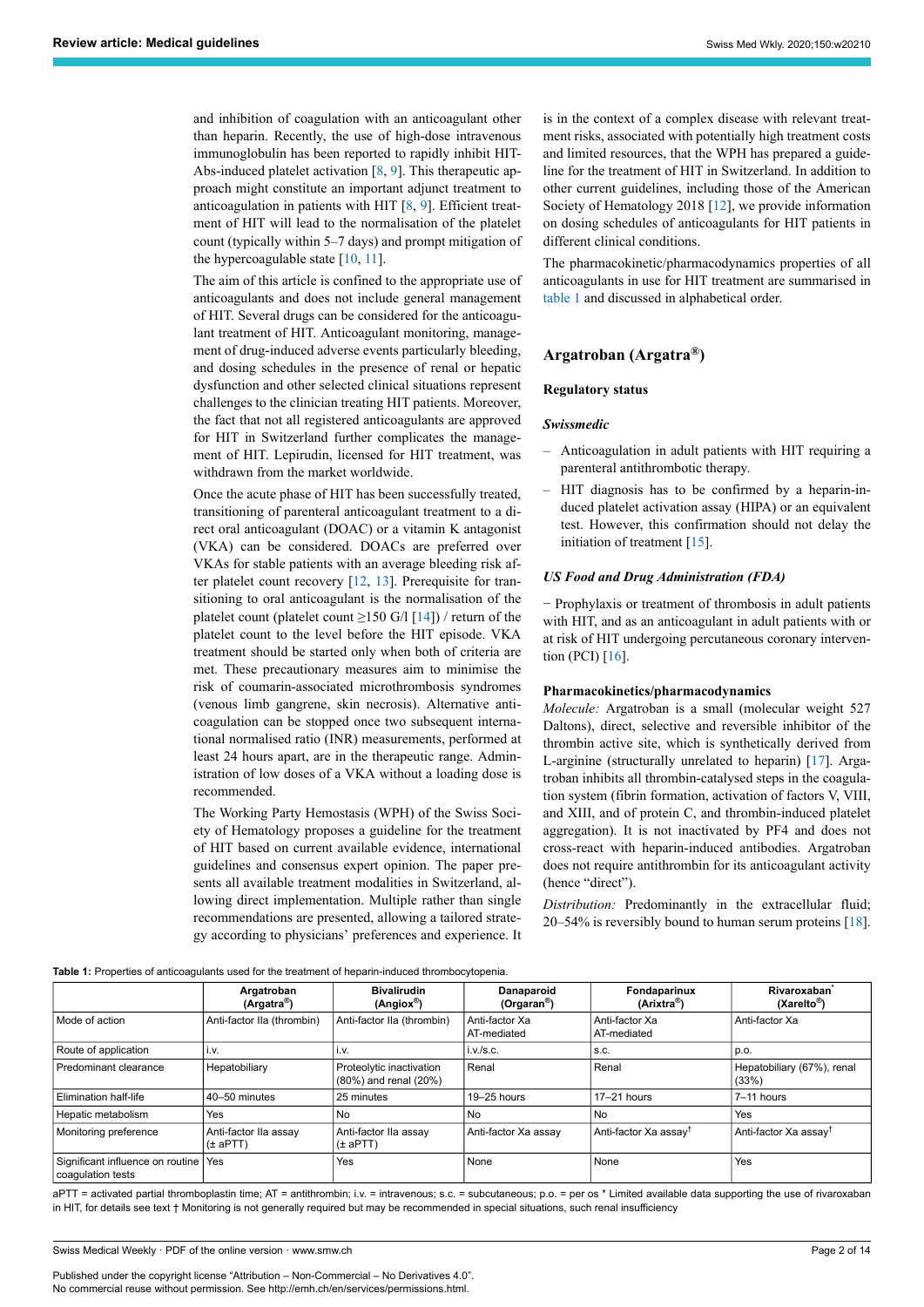*Metabolism:* Hepatic. *Excretion:* Hepatobiliary clearance. *Half-life:* 40–50 minutes.

# **How to use the drug in patients with HIT**

The WPH recommends the use of argatroban as a continuous intravenous infusion [\(table 2\)](#page-2-0), with an initial bolus only in a restricted number of specific indications ([table 3\)](#page-3-0). In the absence of organ failure, the dose recommended in the manufacturer's prescribing information is 2 μg/kg/min. However, several publications indicate that this dose is too high and that an initial dose of 1 μg/kg/min is adequate for patients without organ function impairment [\[22](#page-11-17), [29,](#page-11-18) [30\]](#page-11-19). In critically ill patients with cardiac failure or other organ dysfunctions, it is suggested to begin with an even lower dose (0.5 μg/kg/min or less). Indeed, there may be a fourfold clearance decrease of the drug, especially when hepatic impairment is present. In patients with moderate hepatic dysfunction (bilirubin >25.5 μmol/l, alanine aminotransferase [ALAT] >3 times the upper limit of the reference range) a starting dose of 0.25 μg/kg/min is suggested [[31\]](#page-11-20). [Table 2](#page-2-0) summarises the recommended dosing schedules of argatroban [\[23](#page-11-21), [24\]](#page-11-22).

#### **How to use argatroban in HIT subpopulations**

*Renal insufficiency:* No dosage adjustment is necessary in patients with renal insufficiency. Clearance of argatroban by high-flux membranes is considered clinically insignificant (approximately 20% of the drug is cleared through dialysis) [\[32](#page-11-23), [33\]](#page-11-24).

*Liver insufficiency:* Liver insufficiency is associated with decreased clearance and an increased elimination half-life of argatroban. Argatroban is contraindicated in severe liver insufficiency [[33\]](#page-11-24).

*Pregnancy:* Administer during pregnancy only if absolutely necessary and if no alternative exists. It is not known whether the drug is excreted into breast milk [[15,](#page-11-13) [34](#page-12-0)–[36\]](#page-12-1).

*Geriatrics:* The effectivity of argatroban does not seem to be affected by age [[33\]](#page-11-24). However, there are insufficient data to determine if its absorption, distribution and elimination are different in elderly patients (≥65 years).

*Paediatrics:* Limited evidence is available. Dose recommendations are found in the Swiss compendium [\[15](#page-11-13)]. Argatroban clearance is decreased in seriously ill paediatric patients.

#### **Monitoring**

Argatroban monitoring is detailed in [table 4.](#page-5-0) Target ranges for the various tests used have not been established in an outcome-based setting. Argatroban increases thrombinbased coagulation times (prothrombin time [PT] and the PT-derived international normalised ratio [INR] expression; activated partial thromboplastin time (aPTT); thrombin time (TT); activated clotting time [ACT]) in a concentration-dependent manner. Daily anti-factor IIa testing (by a commercially calibrated diluted TT) is the preferred monitoring modality, followed by aPTT monitoring. Antifactor IIa and/or aPTT monitoring is scheduled before and 2 hours after the start of the argatroban infusion (steadystate levels of drug and anticoagulant effect are expected after five half-lives), 2 hours after each dose adjustment and then daily. The proposed target argatroban concentration is  $0.4-1.5$   $\mu$ g/ml [\[22](#page-11-17), [25](#page-11-25)]. The aPTT is aimed at 1.5−3.0 times the patient's baseline (provided baseline aPTT was within the reference range) without exceeding 100 sec with most reagents; the precise target range depends very much on the local reagent/coagulometer combination and has to be established in-house. Importantly, there is a flattening of the concentration response relationship, so that over-anticoagulation is difficult to detect [\[37](#page-12-2), [38](#page-12-3)].

Of note, determination of the fibrinogen concentration can be affected by the administration of argatroban. Depending on the assay employed, argatroban may cause an underestimation of the fibrinogen concentration, particularly at supra-therapeutic argatroban plasma levels [\[39](#page-12-4), [40\]](#page-12-5).

# **Conversion to oral anticoagulant therapy with vitamin K antagonists**

Co-administration of a VKA and argatroban has a combined effect on INR, prolonging INR beyond the value produced by a VKA alone. The INR should be measured daily while argatroban and VKA are co-administered. The transition is considered moderately complicated and the initial target INR has to be set to at least 4; after two INR values in the desired therapeutic range 24 hours apart, argatroban can be stopped; the INR has to be reassessed 4–6 hours later [[15,](#page-11-13) [41,](#page-12-6) [42](#page-12-7)], now targeting an INR of 2–3. See also the Introduction section regarding conditions necessary prior to transitioning to VKA, and [figure 1.](#page-6-0)

#### **Safety**

#### *Specific contraindications*

– Severe liver insufficiency.

#### *Caution*

Caution is recommended in:

<span id="page-2-0"></span>**Table 2:** Initial dose of argatroban in various clinical situations.

| <b>TUDIO 4.</b> ININGI GOOG OF GILGARDDAIT IN VANDAD OINNOGI DILGARDID. |                                                                               |  |  |  |  |
|-------------------------------------------------------------------------|-------------------------------------------------------------------------------|--|--|--|--|
| <b>Situation</b>                                                        | <b>Initial dose</b>                                                           |  |  |  |  |
| Acute HIT (with or without thromboembolism)                             | 1.0 µg/kg/min (standard dose)                                                 |  |  |  |  |
| Acute HIT with life-threatening thromboembolism                         | 2.0 µg/kg/min (monitoring in intensive care mandatory)                        |  |  |  |  |
| Critically ill patients                                                 | 0.5 µg/kg/min or other doses according to the nomogram (table 3)              |  |  |  |  |
| Moderate liver insufficiency                                            | $0.25 \mu q/kg/min$                                                           |  |  |  |  |
| Severe liver insufficiency                                              | Argatroban contraindicated<br>(prescribe fondaparinux or bivalirudin instead) |  |  |  |  |
| $\sf C$ hildren with normal liver function                              | $0.75 \mu g/kg/min$                                                           |  |  |  |  |
| Children with reduced liver function                                    | $0.25 \mu g/kg/min$                                                           |  |  |  |  |
| HIT = heparin-induced thrombocytopenia                                  |                                                                               |  |  |  |  |

Swiss Medical Weekly · PDF of the online version · www.smw.ch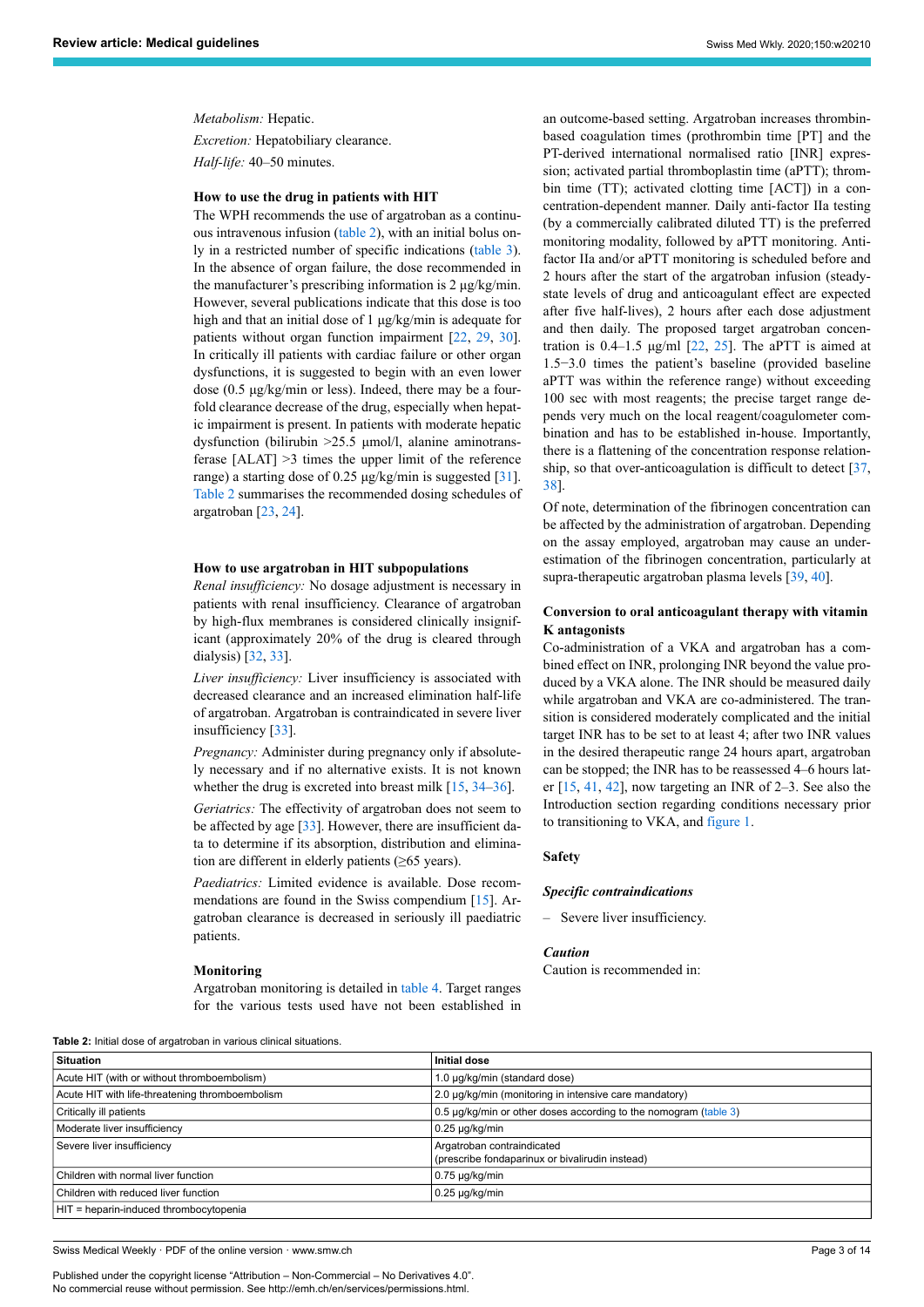<span id="page-3-0"></span>

|  | <b>Table 3:</b> Dosing schedules of anticoagulants in patients with heparin-induced thrombocytopenia. |  |  |
|--|-------------------------------------------------------------------------------------------------------|--|--|
|  |                                                                                                       |  |  |

| Indication                                                                                          | Anticoagulant                                                                                                                                                                                                                                                 |                                                                                                                                                                                                                                                                                                                                                                                                                                                                                             |                                                                                                                                                                                                                                                                                                                                                                                                                                                                                                                                                                                                                                                                                                                                          |                                                                                                                                                                                                                                                   |                                                                                     |
|-----------------------------------------------------------------------------------------------------|---------------------------------------------------------------------------------------------------------------------------------------------------------------------------------------------------------------------------------------------------------------|---------------------------------------------------------------------------------------------------------------------------------------------------------------------------------------------------------------------------------------------------------------------------------------------------------------------------------------------------------------------------------------------------------------------------------------------------------------------------------------------|------------------------------------------------------------------------------------------------------------------------------------------------------------------------------------------------------------------------------------------------------------------------------------------------------------------------------------------------------------------------------------------------------------------------------------------------------------------------------------------------------------------------------------------------------------------------------------------------------------------------------------------------------------------------------------------------------------------------------------------|---------------------------------------------------------------------------------------------------------------------------------------------------------------------------------------------------------------------------------------------------|-------------------------------------------------------------------------------------|
|                                                                                                     | Argatroban                                                                                                                                                                                                                                                    | <b>Bivalirudin</b>                                                                                                                                                                                                                                                                                                                                                                                                                                                                          | Danaparoid                                                                                                                                                                                                                                                                                                                                                                                                                                                                                                                                                                                                                                                                                                                               | Fondaparinux                                                                                                                                                                                                                                      | <b>DOACs</b>                                                                        |
| Prevention of VTE in pa-<br>tients with a history of HIT                                            |                                                                                                                                                                                                                                                               |                                                                                                                                                                                                                                                                                                                                                                                                                                                                                             | Bolus: No<br>Injection:<br>750 U s.c. 2-3 ×/d [19, 20] 2.5 mg s.c. 1 ×/d [21]                                                                                                                                                                                                                                                                                                                                                                                                                                                                                                                                                                                                                                                            | <i>Bolus:</i> No<br>Injection:                                                                                                                                                                                                                    | Rivaroxaban: 1 × 10 mg/d orally<br>Apixaban: $2 \times 2.5$ mg/d $\lceil 15 \rceil$ |
| Acute HIT<br>(with or without VTE)                                                                  | Bolus: No<br>Continuous infusion:<br>0.5–1 µg/kg/min (max.<br>10 µg/kg/min)<br>Adjust to aPTT of<br>1.5-3.0 $\times$ patient<br>baseline and/or TT<br>(in-house target)<br>Adjust to anti-factor<br>Ila activity of 0.4-1.0<br>(max 1.5) µg/ml<br>$[22 - 25]$ | Bolus: No<br>Continuous infusion:<br>Cr Cl $>60$ ml/min 0.06 mg/kg/h<br>Cr Cl 30-60ml/min 0.04 mg/<br>kg/h<br>Cr Cl 15-30ml/min 0.02 mg/<br>kg/h<br>Cr Cl <15ml/min contraindicat-<br>ed <sup>†</sup><br>Adjust to aPTT of 1.5-2.5 x<br>patient baseline<br>Adjust to anti-factor IIa activity<br>of 1.0 $\mu$ g/ml, range 0.5-1.5 $\mu$ g/<br>$ml^{\ddagger}$<br>Dose reduction in cases of re-<br>nal or hepatic dysfunction as<br>described above or according<br>to literature [26, 27] | i.v. schedule<br>Bolus:<br><60 kg: 1500 U<br>60-75 kg: 2250 U<br>75-90 kg: 3000 U<br>>90 kg: 3750 U<br>Continuous infusion:<br>400 U/h for 4 h followed<br>by 300 U/h for 4 h fol-<br>lowed by 150-200 U/h de-<br>pending on the renal func-<br>tion<br>Adjust to anti-factor Xa<br>activity 0.5-0.8 IU/ml [19,<br>20]<br>s.c. schedule<br>Low dose scheme:<br>i.v. loading dose of 750 U<br>(≤90 kg) or 1250 U (>90<br>kg), followed by<br>750 U 3 ×/d (≤90 kg) or<br>1250 U 3 ×/d (>90 kg) s.c.<br>High dose scheme: i.v.<br>loading dose of 2000 U<br>followed by 2000 U 2 ×/d<br>S.C.<br>1500-2250 U i.v. 2 ×/d<br>(i.v. schedule during the<br>acute phase of HIT)<br>Adjust to anti-factor Xa<br>activity 0.5-0.8 U/ml [19,<br>20] | s.c. schedule (daily)<br><i>Bolus:</i> No<br>Injection:<br>≥50 ≤100 kg: 7.5 mg<br><50 kg: 5 mg<br>>100kg: 10 mg<br>Creatinine clearance<br>30-50 ml/min: use with<br>caution<br>Creatinine clearance<br><30 ml/min: contraindi-<br>cated [21, 28] |                                                                                     |
| <b>Treatment of ATE</b>                                                                             | Bolus: No<br>Continuous infusion:<br>0.5−1 µg/kg/min (max.<br>10 µg/kg/min)<br>Adjust to aPTT of<br>$1.5 - 3.0 \times$ patient<br>baseline<br>Adjust to anti-factor<br>Ila activity of 0.4-1.5<br>µg/ml [23, 24]                                              | Bolus: No<br>Continuous infusion:<br>See above<br>Adjust to aPTT of 1.5-2.5 $\times$<br>patient baseline<br>Adjust to anti-factor IIa activity<br>of 1.0 µg/ml, range 0.5-1.5 µg/<br>$ml^{\ddagger}$<br>Dose reduction in the case of<br>renal or hepatic dysfunction<br>[26, 27]                                                                                                                                                                                                           | i.v. schedule<br>Bolus:<br><60 kg: 1500 U<br>60-75 kg: 2250 U<br>75-90 kg: 3000 U<br>>90 kg: 3750 U<br>Continuous infusion:<br>400 U/h for 4 h followed<br>by<br>300 U/h for 4 h followed<br>by<br>150-200 U/h<br>Adjust to anti-factor Xa<br>activity of 0.5-0.8 U/ml<br>[19, 20, 49]<br>s.c. schedule<br>Bolus: No<br>Injection:<br>1500-2250 U s.c. 2 × dai-<br>ly (i.v. during the acute<br>phase of HIT)<br>Adjust to anti-factor Xa<br>activity of 0.5-0.8 U/ml<br>[19, 20, 49]                                                                                                                                                                                                                                                    | Bolus: Optional (i.v.)<br>Injection: 2.5 mg/d s.c.<br>[21]                                                                                                                                                                                        |                                                                                     |
| <b>Treatment of unstable</b><br>angina / MI                                                         | Ξ.                                                                                                                                                                                                                                                            | Bolus: No<br>Continuous infusion:<br>see above<br>Adjust to aPTT 1.5-2.5 $\times$ pa-<br>tient baseline<br>Adjust to anti-factor IIa activity<br>of 1.0 µg/l, range 0.5-1.5 µg/<br>$ml^{\ddagger}$<br>Dose reduction in the case of<br>renal or hepatic dysfunction<br>$[47]$                                                                                                                                                                                                               |                                                                                                                                                                                                                                                                                                                                                                                                                                                                                                                                                                                                                                                                                                                                          | Bolus: Optional (i.v.)<br>Injection:<br>2.5 mg/d s.c. [15]                                                                                                                                                                                        |                                                                                     |
| Stroke prevention and<br>prophylaxis of systemic<br>embolism in non-valvular<br>atrial fibrillation | $\equiv$                                                                                                                                                                                                                                                      | $\overline{\phantom{a}}$                                                                                                                                                                                                                                                                                                                                                                                                                                                                    | $\overline{\phantom{0}}$                                                                                                                                                                                                                                                                                                                                                                                                                                                                                                                                                                                                                                                                                                                 | $\equiv$                                                                                                                                                                                                                                          | DOACs according to labelling [15]                                                   |
| <b>Catheter patency</b>                                                                             | $\overline{\phantom{0}}$                                                                                                                                                                                                                                      | $\overline{\phantom{m}}$                                                                                                                                                                                                                                                                                                                                                                                                                                                                    | 750 U in 50 ml NaCl<br>0.9%; 5-10 ml/catheter or<br>more when necessary [74]                                                                                                                                                                                                                                                                                                                                                                                                                                                                                                                                                                                                                                                             | $\overline{\phantom{0}}$                                                                                                                                                                                                                          |                                                                                     |

Swiss Medical Weekly · PDF of the online version · www.smw.ch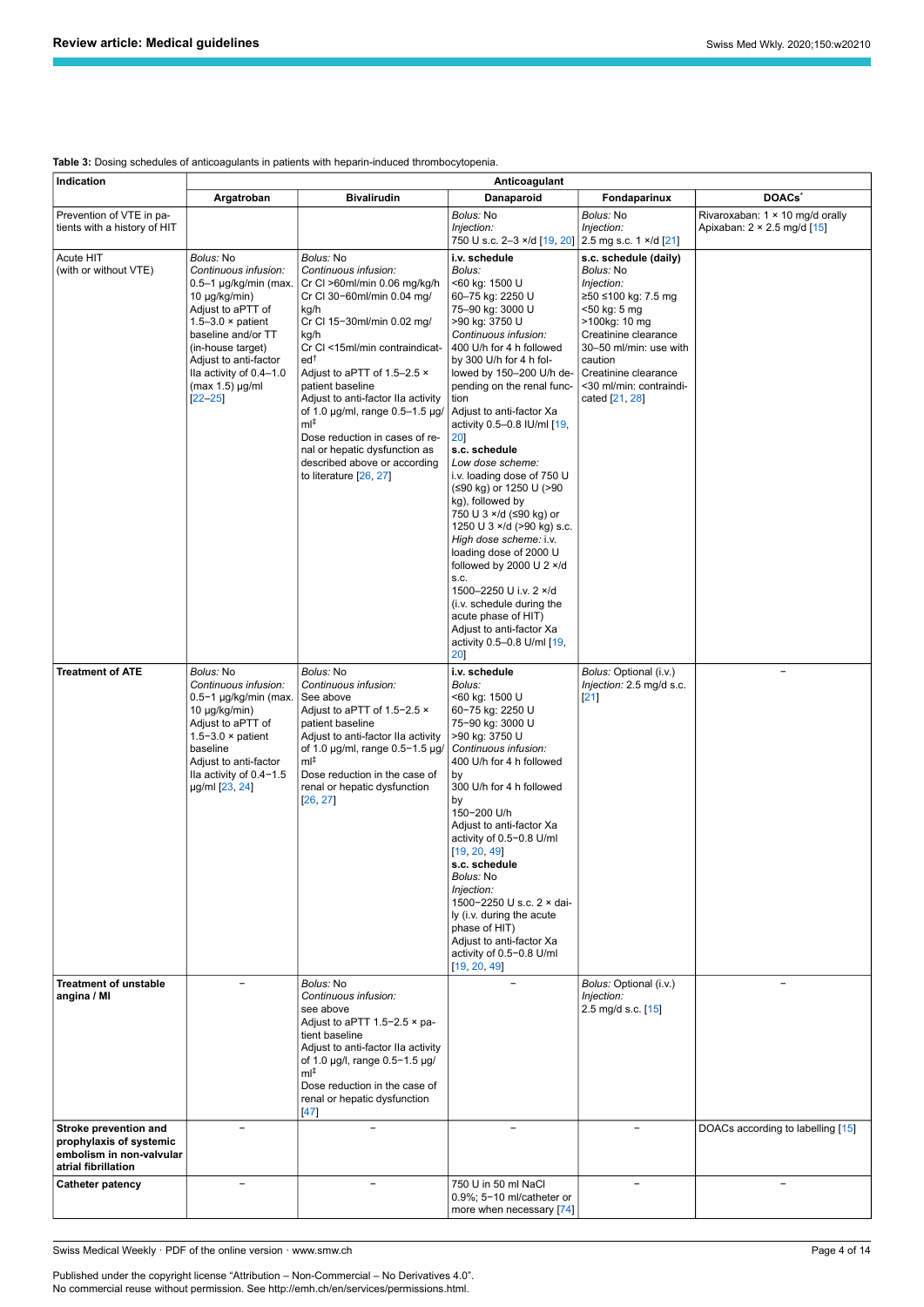| Indication                                              | Anticoagulant                                                                                                                                                                                                                                                                                                                                                                                                                                                                                                                     |                                                                                                                                                                                                                                                                                                                                                                                    |                                                                                                                                                                                                                                                                                                                                                                                                    |                          |                          |
|---------------------------------------------------------|-----------------------------------------------------------------------------------------------------------------------------------------------------------------------------------------------------------------------------------------------------------------------------------------------------------------------------------------------------------------------------------------------------------------------------------------------------------------------------------------------------------------------------------|------------------------------------------------------------------------------------------------------------------------------------------------------------------------------------------------------------------------------------------------------------------------------------------------------------------------------------------------------------------------------------|----------------------------------------------------------------------------------------------------------------------------------------------------------------------------------------------------------------------------------------------------------------------------------------------------------------------------------------------------------------------------------------------------|--------------------------|--------------------------|
|                                                         | Argatroban                                                                                                                                                                                                                                                                                                                                                                                                                                                                                                                        | <b>Bivalirudin</b>                                                                                                                                                                                                                                                                                                                                                                 | Danaparoid                                                                                                                                                                                                                                                                                                                                                                                         | Fondaparinux             | DOACs <sup>*</sup>       |
| Intermittent haemodialy-<br>sis (alternating days)      | Bolus: Optional<br>250 µg/kg i.v.<br>Continuous infusion:<br>2 µg/kg/min i.v.<br>If no bolus, start con-<br>tinuous infusion 4 h<br>before dialysis<br>Adjust to aPTT of<br>1.5-3.0 patient base-<br>line<br>Adjust to anti-factor<br>Ila activity of 0.4-1.5<br>µg/ml [32]                                                                                                                                                                                                                                                       |                                                                                                                                                                                                                                                                                                                                                                                    | Bolus: No<br>Injection: 3750 U (2250 U<br>if weight <55 kg) i.v. prior<br>to 1st and 2nd dialyses,<br>3000 U (2000 U if weight<br><55 kg) i.v. prior to 3rd<br>dialysis<br>For subsequent dialyses,<br>adjust according to pre-<br>dialysis anti-factor Xa:<br>If anti-factor Xa activity<br><0.3 U/ml, give 3000 U i.v.<br>Adjust to anti-factor Xa<br>during dialysis: 0.5−0.8 U/<br>ml [15, 74] |                          |                          |
| Continuous renal re-<br>placement therapy               | <i>Bolus:</i> No<br>Continuous infusion:<br>0.5−1 µg/kg/min de-<br>pending on liver func-<br>tion<br>Adjust to aPTT of<br>$1.5 - 3.0 \times$ patient<br>baseline<br>Adjust to anti-IIa activ-<br>ity of 0.4-1.5 µg/ml<br>[75, 76]                                                                                                                                                                                                                                                                                                 | Bolus: No<br>Continuous infusion:<br>0.006-0.04 mg/kg/h<br>Adjust to aPTT of 1.5-2.5 x<br>patient baseline [26]<br>Adjust to anti-factor IIa activity<br>of 1.0 µg/ml, range 0.5-1.5 µg/<br>ml‡                                                                                                                                                                                    | Bolus: 2250 U i.v.<br>Continuous infusion:<br>400 U/h for 4 h (600 U/h<br>max.) followed by<br>300 U/h for 4 h, followed<br>by<br>150-400 U/h aiming for<br>anti-factor Xa activity<br>0.5−0.8 IU/ml [74]                                                                                                                                                                                          | $\overline{\phantom{a}}$ |                          |
| Peripheral vascular<br>surgery                          | Bolus:<br>350 µg/kg (in 3-5<br>min)<br>Continuous infusion:<br>25 µg/kg/min<br>Adjust continuous in-<br>fusion dose to ACT<br>300-500 sec.<br>checked 5-10 min af-<br>ter the initial bolus.<br>If necessary, addition-<br>al bolus of 150 µg/kg<br>[77]                                                                                                                                                                                                                                                                          |                                                                                                                                                                                                                                                                                                                                                                                    | Preoperative<br>Bolus:<br><60 kg: 1500 U<br>60-75 kg: 2250 U<br>75-90 kg: 3000 U<br>>90 kg: 3750 U<br>Peroperative rinsing:<br>750 U in 250 ml NaCl<br>0.9%, using up to 50 ml<br><b>Postoperative</b> ( $\geq 6$ h after<br>surgery)<br>Low risk patients: 750 U 3<br>× day s.c.<br>High risk patients:<br>150-200 U/h i.v. [74]                                                                  | ÷,                       |                          |
| PCI                                                     | Bolus:<br>350 µg/kg (in 3−5<br>min) without GP IIb/II-<br>la inhibitor<br>250−350 µg/kg with<br>GP IIb/IIIa inhibitor<br>Continuous infusion:<br>25 µg/kg/min without<br>GP IIb/IIIa inhibitor<br>15 µg/kg/min with GP<br>Ilb/Illa inhibitor<br>Adjust continuous in-<br>fusion dose to ACT<br>300-500 sec,<br>checked 5-10 min af-<br>ter the initial bolus.<br>If necessary, addition-<br>al bolus of 150 µg/kg<br>Removal arterial intro-<br>ducer:<br>≥2 h after drug inter-<br>ruption and check for<br>ACT 160 sec [78, 79] | Bolus:<br>0.75 mg/kg aiming for ACT<br>>225 sec; second bolus op-<br>tional $(0.3 \text{ mg/kg})$<br>Continuous infusion:<br>1.75 mg/kg/h during PCI, max<br>4 h<br>Adjust infusion to 1.4 mg/kg/<br>min if creatinine clearance is<br>30-59 ml/min<br>Contraindicated if creatinine<br>clearance is <30 ml/min<br>Removal arterial introducer ≥2<br>h after perfusion arrest [15] | Preprocedure<br>Bolus:<br><60 kg: 1500 U<br>60-75 kg: 2250 U<br>75-90 kg: 3000 U<br>>90 kg: 3750 U<br>Postprocedure<br>Continuous infusion:<br>150-200 U/h for 1-2 days<br>Adjust to anti-factor Xa<br>activity of 0.5-0.8 U/ml<br>[74]                                                                                                                                                            |                          |                          |
| Intra-aortic balloon pump<br><b>Extracorporeal mem-</b> | Bolus: No<br>Continuous infusion:<br>$0.5-1$ µg/kg/min de-<br>pending on liver func-<br>tion<br>Adjust to aPTT<br>$1.5 - 3.0 \times$ patient<br>baseline <100 sec<br>Adjust to anti-factor<br>Ila activity of 0.4-1.5<br>µg/ml [80]<br>Bolus: No                                                                                                                                                                                                                                                                                  | $\overline{\phantom{0}}$                                                                                                                                                                                                                                                                                                                                                           | Preprocedure<br>Bolus:<br><60 kg: 1500 U<br>60-75 kg: 2250 U<br>75-90 kg: 3000 U<br>>90 kg: 3750 U<br>Postprocedure<br>Continuous infusion:<br>150-200 U/h i.v. until re-<br>moval of balloon pump<br>Adjust to anti-factor Xa<br>activity of 0.5-0.8 U/ml<br>[74]<br>Bolus: No                                                                                                                    | $\overline{\phantom{0}}$ | $\overline{\phantom{m}}$ |
| brane oxygenation                                       | Continuous infusion:<br>0.2 µg/kg/min                                                                                                                                                                                                                                                                                                                                                                                                                                                                                             |                                                                                                                                                                                                                                                                                                                                                                                    | Continuous infusion: 400<br>U/h                                                                                                                                                                                                                                                                                                                                                                    |                          |                          |

Swiss Medical Weekly · PDF of the online version · www.smw.ch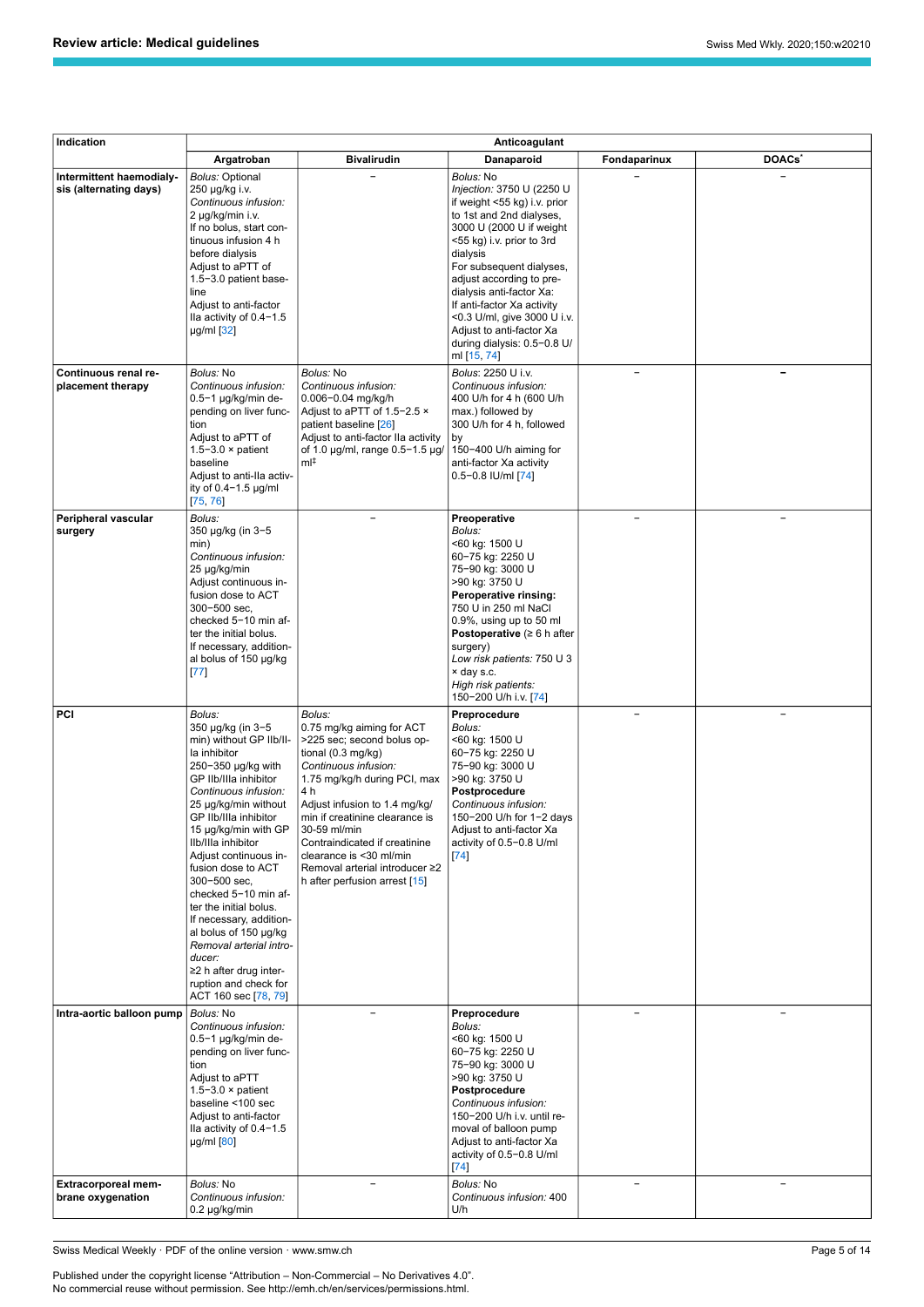- Patients with increased risk of bleeding, such as patients with severe hypertension, inherited or acquired bleeding disorders, gastrointestinal lesions, or immediately following lumbar puncture, spinal anaesthesia or major surgery.
- Patients with any other form of anticoagulation or with antiplatelet therapy.
- Patients with impaired liver function, because of the decreased metabolism of argatroban and prolonged halflife requiring a reduction of the infusion rate.
- Patients with a significant third space, because of the accumulation of argatroban and prolonged half-life after discontinuation.
- Patients with elevated baseline aPTT; in these patients it is especially important to monitor argatroban using drug level (commercially calibrated diluted TT, for ex-ample) rather than using the aPTT [[43\]](#page-12-10).

# *Antidote*

No specific antidote to argatroban is available. However, argatroban's relatively short half-life reduces the need for an antidote agent.

# *Management of bleeding*

No specific recommendations are defined. Coagulation parameters typically return to baseline within 2–4 hours after discontinuation of the drug (short half-life in the absence of hepatic dysfunction and third space). Symptomatic and

| Indication                         | Anticoagulant                                                                                   |                                                                                                                                                                                                                                                                                                                                                                                                                                                                                                                                                                                                                                                                   |                                                                                    |              |                    |
|------------------------------------|-------------------------------------------------------------------------------------------------|-------------------------------------------------------------------------------------------------------------------------------------------------------------------------------------------------------------------------------------------------------------------------------------------------------------------------------------------------------------------------------------------------------------------------------------------------------------------------------------------------------------------------------------------------------------------------------------------------------------------------------------------------------------------|------------------------------------------------------------------------------------|--------------|--------------------|
|                                    | Argatroban                                                                                      | <b>Bivalirudin</b>                                                                                                                                                                                                                                                                                                                                                                                                                                                                                                                                                                                                                                                | Danaparoid                                                                         | Fondaparinux | DOACs <sup>*</sup> |
|                                    | Adjust to aPTT 50-60<br>sec<br>Adjust to anti-factor<br>Ila activity $0.4 - 1.5$ µg/<br>ml [81] |                                                                                                                                                                                                                                                                                                                                                                                                                                                                                                                                                                                                                                                                   | Adjust to anti-Xa activity<br>0.6-0.8 U/ml (monitoring<br>$2 \times$ daily) $[82]$ |              |                    |
| Off-pump coronary<br>artery bypass |                                                                                                 | Bolus: 0.75 mg/kg<br>Continuous infusion:<br>1.75 mg/kg/h aiming for ACT<br>>300 sec (stop infusion ap-<br>prox. 20 min before end of<br>grafting)<br>Increase of perfusion rate by<br>0.25 mg/kg/h when ACT <300<br>sec [83-85].                                                                                                                                                                                                                                                                                                                                                                                                                                 |                                                                                    |              |                    |
| <b>CPB</b>                         |                                                                                                 | Bolus: 1 mg/kg<br>Continuous perfusion: 2.5 mg/<br>kg/h<br>In pump circuit: 50 mg<br>Adjust to ACT 2.5 x patient<br>baseline<br>If ACT <2.5 patient baseline:<br>bolus 0.25 mg/kg and increase<br>of perfusion of 0.25 mg/kg/h<br>Stop infusion approx. 15 min<br>before end of CPB<br>Extracorporeal elimination: en-<br>hanced by the use of modified<br>haemofiltration (Minntech He-<br>mocor HPH 700 membrane)<br>Management of circuit after<br>CPB: bolus of 50 mg followed<br>by a continuous infusion of 50<br>mg/h. Process blood with a<br>cell saver before reinfusion to<br>avoid overdosage.<br>Cell saver: contains sodium<br>citrate [48, 86, 87] |                                                                                    | ÷            |                    |

ACT = activated clotting time; ATE = arterial thromboembolism; CBP = cardiopulmonary bypass; d = day; GP = glycoprotein; HIT = heparin-induced thrombocytopenia; h = hour; i.v. = intravenous; IU = international unit; MI = myocardial infarction; min = minute; PCI = percutaneous coronary intervention; s.c. = subcutaneous; sec = second; U = unit; VTE = venous thromboembolism \* Note: prophylaxis only as authorised by Swissmedic (major orthopaedic surgery). Currently there are not enough data supporting the use of direct oral anticoagulents as a first line therapy in HIT. † Depending on the type of renal replacement system (hemofiltration/haemodialysis) utilised, bivalirudin can be used in the context of severe renal insufficiency.  $\pm$  The target has to be evaluated in the routine laboratory with the local reagents/coagulometer combination.

<span id="page-5-0"></span>**Table 4:** Argatroban monitoring with aPTT and/or anti-IIa activity.

| aPTT <sup>*</sup><br>(sec.) | Argatroban dose               | Next check <sup>t</sup><br>(h)             | Anti-lla activity<br>$(\mu g/ml)$ |
|-----------------------------|-------------------------------|--------------------------------------------|-----------------------------------|
| $35$                        | $+20%$                        |                                            | < 0.3                             |
| $35 - 45^{\ddagger}$        | $+10%$                        |                                            | $0.3 - 0.4^{\ddagger}$            |
| $46 - 70$                   | No change                     | $4 - 12$ ;<br>(in steady-state: $12-24$ h) | $0.4 - 1.5$                       |
| $71 - 90$                   | $-10%$                        |                                            | >1.5                              |
| >90                         | $-20\%$ and<br>Stop for 1-2 h |                                            |                                   |

aPTT = activated partial thromboplastin time; anti-Ila activity = anti-activated factor II (or thrombin) activity \* Aim: 1.5 to 3.0 × patient baseline aPTT, the given aPTT values are valid only if the patient baseline aPTT is within the normal range; † daily anti-Ila activity in addition to aPTT and, as well as daily kidney and liver function tests; ‡ prophylactic dose: aPTT 35−45 sec., Anti-IIa activity argatroban: 0.3-0.4 µg/ml.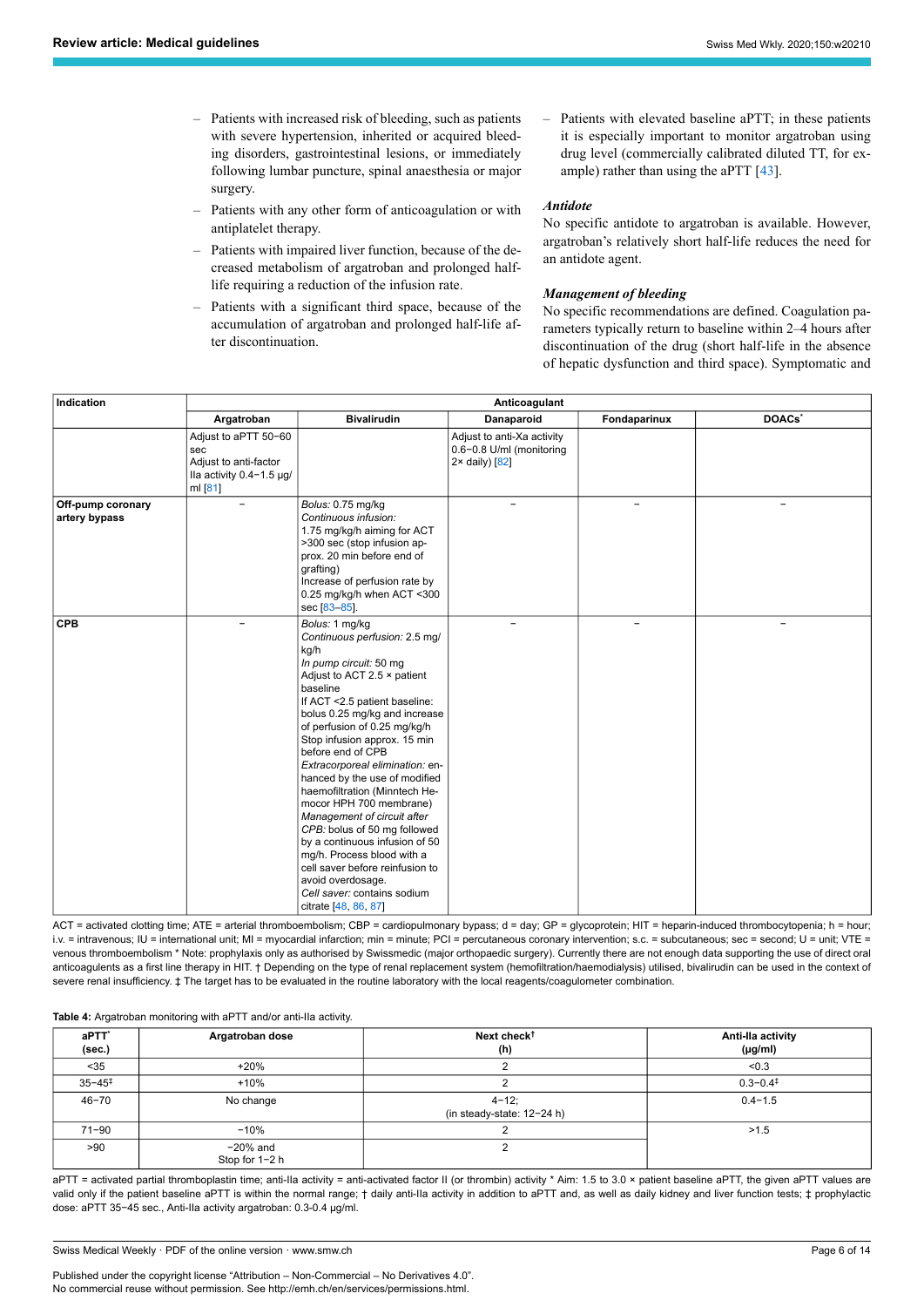supportive therapy, as well a local haemostasis, should be provided. Approximately 20% of argatroban can be cleared through dialysis.

# **Miscellaneous**

*Drug interactions:* No drug interactions have been identified so far.

# **Bivalirudin (Angiox®)**

#### **Regulatory status**

# *EU*

– Prophylaxis in patients with acute coronary syndrome (ACS) undergoing percutaneous coronary intervention (PCI) [\[44](#page-12-12), [45\]](#page-12-13).

# *FDA*

– Prophylaxis in patients with, or at risk of HIT, or with HIT and thrombosis undergoing PCI [\[16](#page-11-14)].

#### **Pharmacokinetics/pharmacodynamics**

*Molecule:* Bivalirudin is a small (molecular weight 2180 Daltons), direct, selective, reversible and bivalent thrombin inhibitor. The bivalent binding properties contribute to bivalirudin's high affinity and high specificity for thrombin. Bivalirudin does not require antithrombin for its anticoagulant activity (hence "direct").

*Distribution:* Plasma and extracellular fluid; no protein binding apart from thrombin.

*Metabolism:* Proteolytic inactivation (80%); renal excretion (20%).

*Excretion:* Hepatobiliary and renal clearance.

*Half-life:* 25 minutes.

# **How to use the drug in patients with HIT**

The WPH recommends the use of bivalirudin in acute HIT patients in the setting of urgent coronary angioplasty – PCI (see references  $[44, 45]$  $[44, 45]$  $[44, 45]$  $[44, 45]$  for dosing) and as an option in HIT patients requiring cardiac surgery. Bivalirudin has been evaluated in HIT patients outside the context of cardiac surgery and PCI [[25–](#page-11-25)[27](#page-11-30)]. The WPH suggests the use of bivalirudin in HIT patients in an intensive care setting. Bivalirudin is administered as a continuous intravenous in-

<span id="page-6-0"></span>

Swiss Medical Weekly · PDF of the online version · www.smw.ch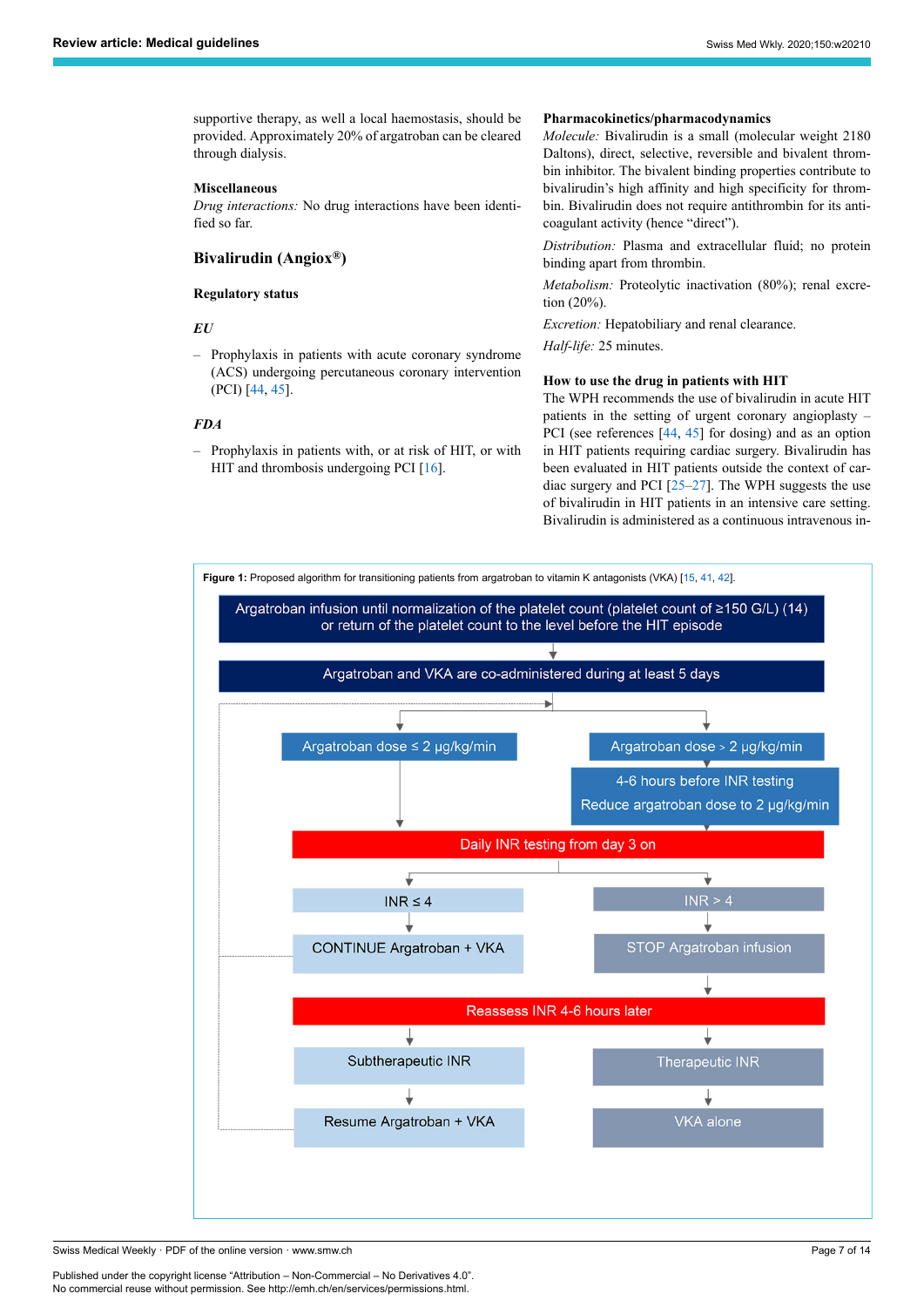fusion without a bolus. [Table 3](#page-3-0) summarises the WPH recommended dosing schedules of bivalirudin in HIT patients [[2](#page-11-1), [25–](#page-11-25)[27](#page-11-30)].

# **How to use the drug in HIT subpopulations**

*Renal insufficiency:* No dosage adjustment is necessary in patients with mild renal insufficiency. In the case of moderate or severe renal insufficiency or in the presence of chronic renal replacement therapy, dosing should be adapted. Patients should be monitored by assessing aPTT and/ or bivalirudin plasma concentration measured as anti-factor IIa activity (see "Monitoring").

*Liver insufficiency:* No dosage adjustment is necessary in patients with hepatic dysfunction.

*Pregnancy:* Insufficient evidence. It is not known whether the drug is excreted into breast milk  $[34-36]$  $[34-36]$  $[34-36]$ .

*Geriatrics:* The effectivity of bivalirudin does not seem to be affected by age. However, there are insufficient data to determine if its absorption, distribution, and elimination are different in elderly patients (≥65 years).

*Paediatrics:* Insufficient evidence.

# **Monitoring**

Bivalirudin prolongs thrombin-based coagulation tests (PT, aPTT, TT, ACT) in a concentration-dependent manner. Daily bivalirudin concentration assessment by antifactor IIa testing is the preferred monitoring modality, followed by aPTT monitoring. Anti-factor IIa and/or aPTT monitoring should be started before and repeated 3 hours after the start of the bivalirudin infusion (steady-state levels of drug and anticoagulant effect are typically attained after five half-lives), 3 hours after each dose adjustment and then daily.

Target ranges for the various tests have not been established in an outcome-based setting. In the experience of the authors, a target concentration of 1.0 µg/ml with a range of 0.5–1.5 µg/ml for the anti-factor IIa test is a practicable target range  $[25]$  $[25]$ . The 1.5 to 2.5 fold increase of basal aPTT is defined as a target in the prescribing information (provided aPTT is within the reference range at baseline); however, every laboratory should establish in-house target ranges with its own reagent/coagulometer combination [\[25](#page-11-25)]. In the eyes of the WPH members, aPTT and ACT should also be locally calibrated based on a validated anti-factor IIa whenever possible [\[25](#page-11-25)]. A single centre retrospective study comparing argatroban with bivalirudin showed that HIT patients receiving bivalirudin reached the aPTT-based target range more rapidly than patients treated with argatroban [[46\]](#page-12-14). Whether or not this results in a clinical benefit has not been determined.

# **Conversion to oral anticoagulant therapy with vitamin K antagonists**

PT and INR are dose dependently influenced by bivalirudin. This aspect needs to be considered during the transition to a VKA (see also paragraph in the Introduction regarding conditions necessary prior to transitioning to a VKA). In our experience, a therapeutic bivalirudin concentration increases the INR by about 1.0 [\[25](#page-11-25)]. Therefore, we suggest aiming for an INR of 3–4 for two consecutive days when bivalirudin and VKA are co-administered and to check the INR 3–6 hours after stopping bivalirudin.

#### **Safety**

#### *Specific contraindications*

– Severe renal insufficiency.

#### *Caution*

Caution is recommended in patients with increased risk of bleeding, such as patients with uncontrolled hypertension, inherited or acquired bleeding disorders, gastrointestinal lesions, or immediately following lumbar puncture, spinal anaesthesia or major surgery. Caution is also recommended in patients with any other form of anticoagulation or with antiplatelet therapy. Bivalirudin can easily diffuse into the extravascular space (third compartment) when this is increased owing to overhydration.

In patients with an elevated baseline aPTT, it is especially important to monitor bivalirudin using drug levels (a validated anti-factor IIa assay) rather than using the aPTT [\[43](#page-12-10)].

#### *Antidote*

No specific antidote for bivalirudin is available. However, bivalirudin's short half-life reduces the need for an antidote.

#### *Management of bleeding*

No specific recommendations has been defined. Anticoagulation parameters typically return to baseline within two to four half-lives after discontinuation of the drug. Symptomatic and supportive therapy should be provided. Bivalirudin can be cleared through dialysis, haemofiltration and plasmapheresis [[44,](#page-12-12) [45](#page-12-13)].

#### **Miscellaneous**

*Drug interactions:* No drug interactions have been reported so far.

*Concomitant medications:* The following medications should not be infused over the same intravenous line: alteplase, amiodarone, amphotericin B, diazepam, dobutamine, haloperidol, labetalol, vancomycin (see references [\[44](#page-12-12), [45\]](#page-12-13) for a complete list).

*Overdose:* Because of low protein binding, overdosing can be treated by use of haemodialysis, haemofiltration and plasmapheresis. Elimination may vary according to the type of filter membrane [[47,](#page-12-9) [48](#page-12-11)].

# **Danaparoid sodium (Orgaran®)**

# **Regulatory status**

#### *Swissmedic*

- Prophylaxis or treatment of venous thromboembolism (VTE) in patients with, or at risk of, HIT requiring parenteral anticoagulation.
- Prophylaxis and treatment of deep vein thrombosis (DVT), in particular following major surgery [[15\]](#page-11-13).

#### *FDA*

– Prophylaxis of postoperative DVT, which may lead to pulmonary embolism, in patients undergoing elective hip replacement surgery [\[16](#page-11-14)].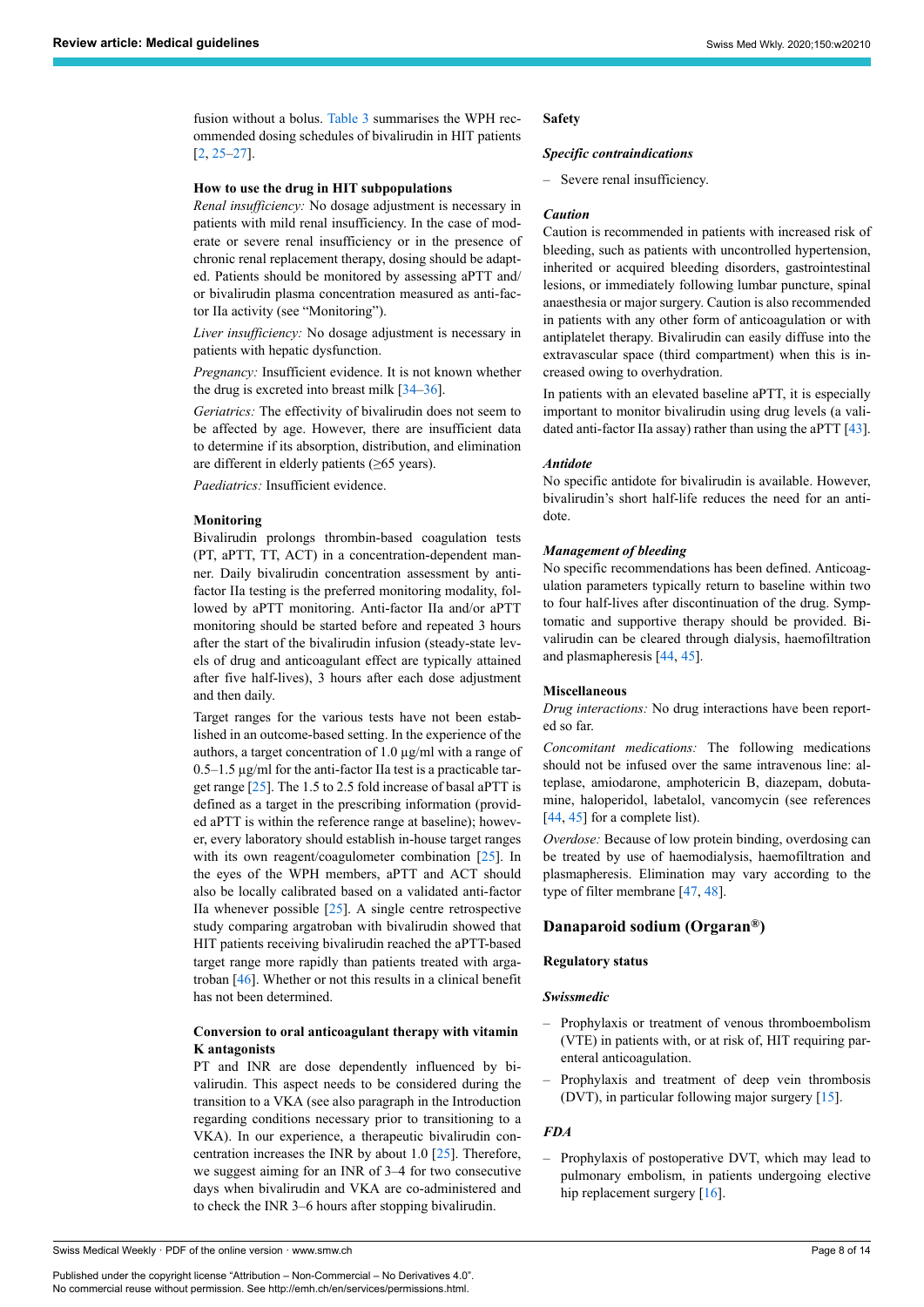#### **Pharmacokinetics/pharmacodynamics**

*Molecule:* Danaparoid sodium is a small heparinoid consisting of glycosaminoglycans, with a mean molecular weight of 5500 Daltons. Danaparoid catalyses the antithrombin-mediated inactivation of factor Xa, leading to inhibition of thrombin generation. Factor IIa (thrombin) is inactivated to a much lesser extent (anti-factor Xa : antifactor IIa ratio  $= 20:1$ ) than in the presence of unfractionated heparin or low molecular weight heparins.

*Distribution:* The distribution volume of anti-factor Xa activity has been estimated to be 8–9 L.

*Metabolism:* No evidence of hepatic metabolism.

*Excretion:* Predominantly renal clearance.

*Half-life:* 19–25 hours.

#### **How to use the drug in patients with HIT**

The WPH recommends the use of danaparoid in HIT patients as an intravenous infusion, with an initial weightadapted bolus followed by an accelerated initial infusion and maintenance infusion, for example, as indicated in the Swiss compendium  $[15]$  $[15]$ . If intravenous infusion is not desirable, danaparoid may be administered subcutaneously. [Table 3](#page-3-0) summarises dosing schedules of danaparoid [[19,](#page-11-26) [20,](#page-11-27) [49](#page-12-8)].

#### **How to use the drug in HIT subpopulations**

*Renal Insufficiency:* Because of its predominantly renal excretion, elimination of danaparoid (measured as anti-factor Xa activity) is prolonged in renal insufficiency. Careful monitoring of anti-factor Xa activity is recommended in this case.

*Liver insufficiency:* No evidence available.

*Pregnancy:* Limited evidence supports the use of danaparoid during pregnancy and breast-feeding (no or no significant anti-factor Xa activity in cord blood or breast milk), but a benefit-risk assessment is recommended [[34–](#page-12-0)[36](#page-12-1)].

*Geriatrics:* The effectivity of danaparoid does not seem to be affected by age. However, there are insufficient data to determine if its absorption, distribution, and elimination are different in elderly patients (≥65 years).

*Paediatrics:* Limited evidence is available. Dose recom-mendations are found in the Swiss compendium [[15\]](#page-11-13).

#### **Monitoring**

As a result of its predominant anti-factor Xa activity, danaparoid has little or no effect on routine coagulation assays such as PT, aPTT or TT. The preferred monitoring modality is an anti-factor Xa activity assay, calibrated for danaparoid. The therapeutic plasma anti-factor Xa range is 0.5–0.7 U/ml 5 to 10 minutes after bolus, up to 1.0 U/ml during the adjustment phase in the first hours of administration, and 0.5–0.8 U/ml during maintenance infusion [[19,](#page-11-26) [20,](#page-11-27) [49](#page-12-8)].

# **Conversion to oral anticoagulant therapy with vitamin K antagonists**

Transition to a VKA is considered straightforward, as PT and INR are not affected by danaparoid. Therefore, we suggest aiming for an INR within the therapeutic range on two consecutive days when danaparoid and VKA are coadministered before stopping danaparoid.

# **Safety**

#### *Specific contraindications*

– Patients with severe renal and hepatic insufficiency, unless no other antithrombotic treatment is available for HIT [[15\]](#page-11-13).

#### *Caution*

Caution is recommended in patients displaying cross-reactivity between danaparoid and HIT-Abs. Cross-reactivity is observed in approximately 5% of patients, in whom discontinuation of danaparoid is recommended to prevent treatment failure. Routine testing is not recommended but platelet counts should be monitored initially. Caution is also recommended in patients with hypersensitivity to sulphites.

#### *Antidote*

No specific antidote for danaparoid is available. Andexanet alfa (a potential direct antagonist) is not yet available in Switzerland.

#### *Management of bleeding*

Discontinuation of danaparoid followed by symptomatic and supportive treatment should be provided to the bleeding patient. Plasma exchange can be considered if conventional treatment is not sufficient. Protamine sulphate partially neutralises anti-factor Xa activity and can be coadministered safely; however, there is no evidence that it is effective in controlling severe bleeding during danaparoid treatment.

#### **Miscellaneous**

*Drug interactions:* Limited evidence that oral chlorthalidone increases the distribution volume of anti-factor IIa activity, and decreases the clearance and distribution volume of anti-factor Xa activity [[15\]](#page-11-13).

# **Fondaparinux (Arixtra®)**

#### **Regulatory status**

#### *Swissmedic*

- Prevention of VTE, which may lead to pulmonary embolism, in patients undergoing major orthopaedic surgery.
- Prevention of VTE in patients at risk of VTE who are immobilised owing to an acute disease such as cardiac insufficiency, acute respiratory insufficiency, or an acute infection or inflammation.
- Prevention of VTE in patients undergoing abdominal surgery who are at risk for thromboembolic complications.
- Treatment of acute DVT and pulmonary embolism when administered in conjunction with anticoagulation therapy with VKA.
- Treatment of ACS (unstable angina pectoris or non-STelevation myocardial infarction).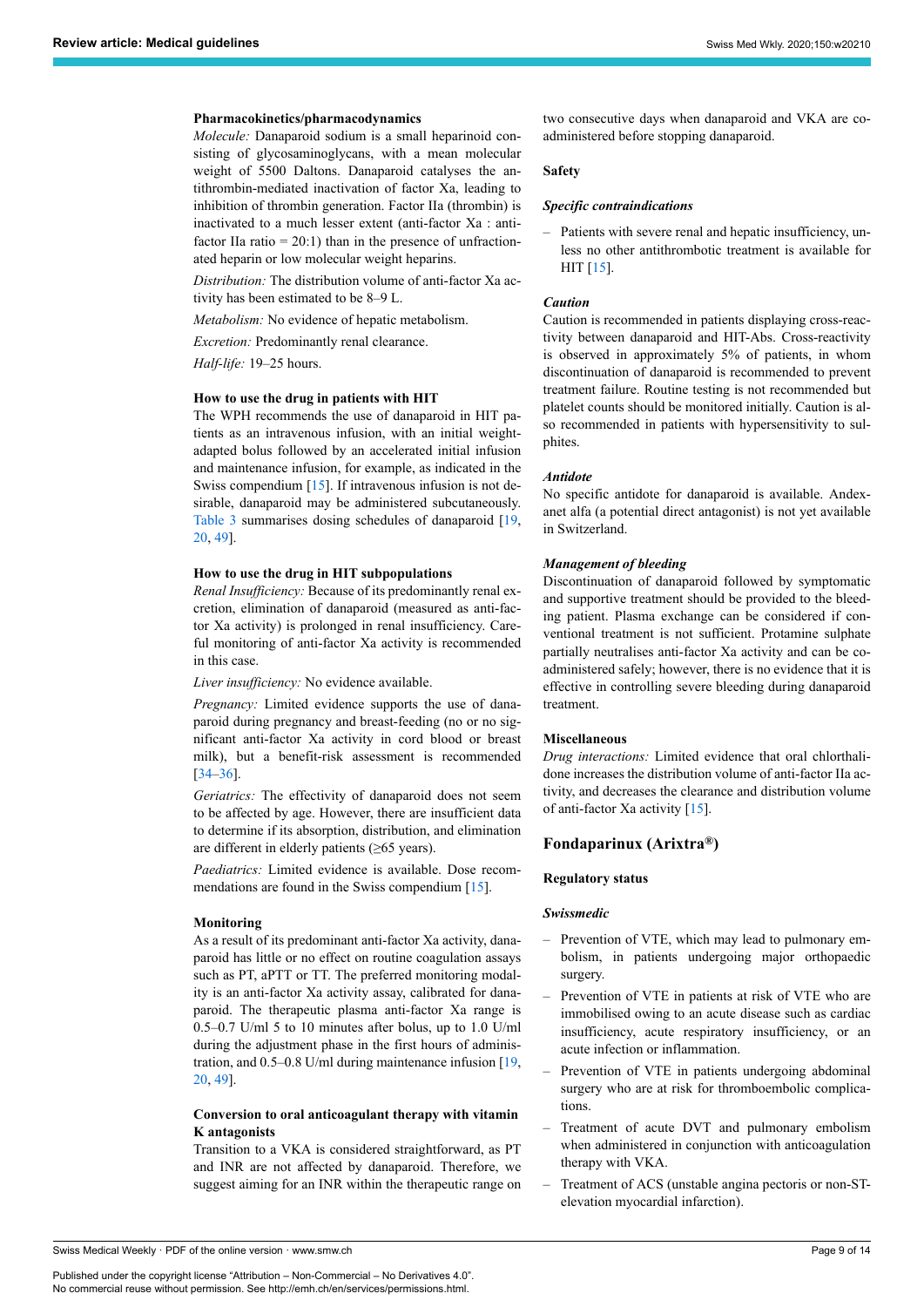– Treatment of acute ST-elevation myocardial infarction combined with lysis therapy, or when lysis therapy or primary PCI are excluded [[15](#page-11-13)].

# *FDA*

- Prevention of VTE, which may lead to pulmonary embolism, in patients undergoing major orthopaedic surgery.
- Prevention of VTE in patients undergoing abdominal surgery who are at risk for thromboembolic complications.
- Treatment of acute DVT without pulmonary embolism when administered in conjunction with warfarin sodium and for the treatment of acute pulmonary embolism when administered in conjunction with warfarin sodium [\[16](#page-11-14)].

Although the use of fondaparinux is off-label both in acute HIT complicated by thrombosis and in acute HIT without thrombosis, there are several publications reporting its use-fulness, even as initial anticoagulant in acute HIT [\[50](#page-12-15), [51\]](#page-12-16).

#### **Pharmacokinetics/pharmacodynamics**

*Molecule:* Fondaparinux is a pentasaccharide (molecular weight 11,728 Daltons). It strongly binds to antithrombin and thereby enhances inactivation of factor Xa without interaction with factor IIa or platelets. Compared with heparins, fondaparinux has a lower affinity to PF4 and does not induce its immunogenic conformational changes [[52\]](#page-12-17).

*Distribution:* Blood; no significant plasma protein binding.

*Metabolism:* No evidence of hepatic metabolism.

*Excretion:* Renal clearance.

*Half-life:* 17–21 hours.

#### **How to use the drug in patients with HIT**

The WPH recommends the use of fondaparinux in selected HIT patients as a subcutaneous injection without bolus. Since there is no immunogenic conformational change of PF4, no cross-reactivity is expected, but a few cases of fondaparinux-associated thrombocytopenia resembling HIT have been reported [[53\]](#page-12-18). [Table 3](#page-3-0) summarises dosing schedules of fondaparinux  $[21, 28, 54-56]$  $[21, 28, 54-56]$  $[21, 28, 54-56]$  $[21, 28, 54-56]$  $[21, 28, 54-56]$  $[21, 28, 54-56]$  $[21, 28, 54-56]$ .

#### **How to use the drug in HIT subpopulations**

*Renal insufficiency:* In the presence of impaired renal function, caution is warranted because of possible drug accumulation. Consider dose reduction according to the Swiss compendium [[15\]](#page-11-13). Contraindicated when creatinine clearance is <30 ml/min, and caution is necessary during prolonged treatment when creatinine clearance is between 30 and 50 ml/min.

*Liver insufficiency:* Use with caution in severe liver insufficiency owing to elevated haemorrhagic risk.

*Pregnancy:* Limited information on the use of fondaparinux in pregnant and breast-feeding women is available. Therefore, it should be administered with caution during pregnancy and breast-feeding [\[34](#page-12-0)–[36\]](#page-12-1).

*Geriatrics:* The effectivity of fondaparinux does not seem to be affected by age.

*Paediatrics:* Limited supportive evidence on the use of fondaparinux in children is available. A possible approach is to start treatment of DVT with a daily dosage between 0.1 and 0.15 mg per kg body weight subcutaneously and adjust dosage if peak drug concentration is below 0.6 or above 1.5 μg/ml.

#### **Monitoring**

Fondaparinux used in licensed indications does not require monitoring. If used in subpopulations or special situations, knowledge of the plasma concentration can be helpful for safety reasons. Chromogenic assay of anti-factor Xa activity calibrated with fondaparinux produces reliable results. Recommended time for measurement of plasma concentrations is 3–5 hours after application (target peak plasma concentration: 1.0–1.5 µg/ml) or before next application (target trough level: 0.4–0.6 µg/ml) [[57–](#page-12-20)[59](#page-12-4)]. Fondaparinux has no impact on routine coagulation tests.

# **Conversion to oral anticoagulant therapy with vitamin K antagonists**

PT and INR are not influenced by fondaparinux. Therefore, we suggest aiming for an INR within the therapeutic range for two consecutive days when fondaparinux and VKA are co-administered before stopping fondaparinux.

#### **Safety**

#### *Specific contraindications*

– Severe renal impairment.

#### *Antidote*

No specific antidote for fondaparinux is available. Andexanet alfa (a direct antagonist) is not yet available in Switzerland.

#### *Management of major bleeding*

Recombinant factor VIIa is able to normalise prolonged PT and aPTT, as well as changes in thrombin generation seen during treatment with fondaparinux [\[60](#page-12-21), [61\]](#page-12-22). In HIT patients caution is advocated with the use of all haemostatic agents because of the increased thrombotic risk. Moreover, prothrombin complex concentrate (PCC) usually contain low amounts of heparin that may re-activate HIT.

#### **Miscellaneous**

*Drug interactions:* No drug interactions have been reported in the literature.

# **Direct oral anticoagulants: efficacy and safety of DOACs in HIT patients**

DOACs are increasingly used worldwide. However, the clinical data supporting their application in patients with HIT is even more limited than the data collected with the other anticoagulants mentioned above. No randomised controlled trials are available and even large cohort studies are lacking. Nevertheless, because of their ease of use and favourable characteristics, DOACs have been used for anticoagulant treatment of acute HIT, though only a few case series and small cohort studies are available.

In a prospective cohort study, Linkins and co-workers enrolled 22 patients with suspected HIT (including 12 pa-

Swiss Medical Weekly · PDF of the online version · www.smw.ch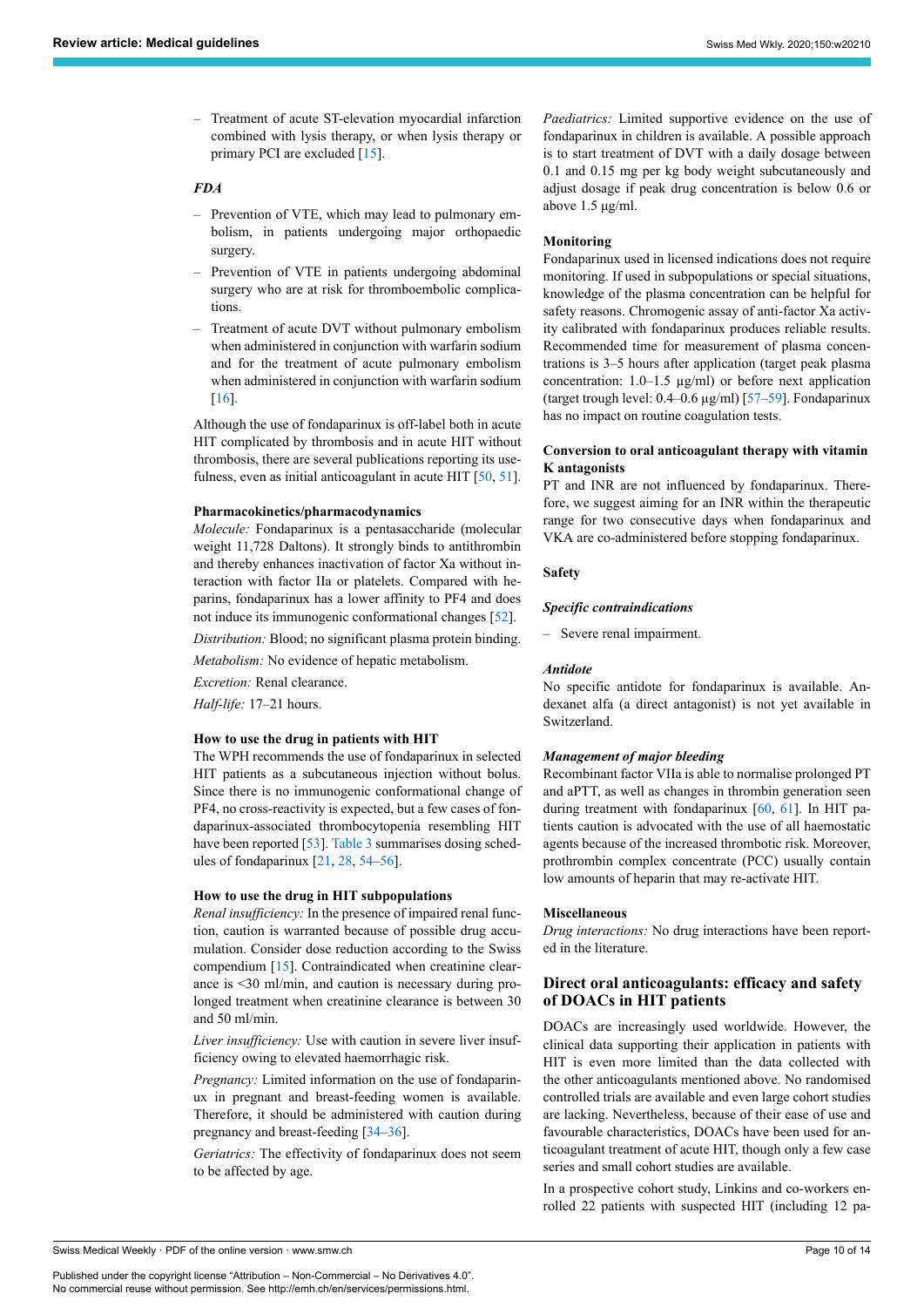tients with definite HIT) and treated them with rivaroxaban 15 mg twice daily (followed by 20 mg; after an initial course of fondaparinux in six patients) [\[62](#page-12-23)]. Platelet recovery was observed in all patients but one. One recurrent thromboembolic event occurred, and one patient required limb amputation. Sharifi and co-workers reported on 22 retrospectively identified patients with suspected HIT, who were treated with dabigatran (150 mg twice daily), rivaroxaban (20 mg once daily) or apixaban (5 mg twice daily) following an initial course of argatroban [\[63](#page-12-24)]. No thromboembolic or bleeding events occurred, but six patients died for various reasons. Warkentin et al. reported in a small series of patients the experience in Hamilton (Canada) and performed a review of the literature concluding that DOACs, in particular rivaroxaban, seem to be safe and effective for the treatment of acute HIT [\[13](#page-11-11)]. Davis and coworkers retrospectively observed 12 patients with suspected HIT (definite HIT in four cases), who were treated with apixaban (2.5–10 mg twice daily) or rivaroxaban (15 mg twice daily) [\[64](#page-12-25)]. Besides these studies, 54 case reports are available (reviewed in [[65\]](#page-12-26)).

Even though these reports are encouraging, the WPH members emphasise the need for caution regarding the use of DOACs as the initial anticoagulant in HIT patients, as supporting clinical evidence is currently limited. DOACs may be considered when switching to oral anticoagulation if there are neither renal insufficiency nor liver impairment. Of the DOACs, we would give preference to rivaroxaban, given that the most experience is available for this DOAC [\[12](#page-11-10), [66](#page-12-27)]. Moreover, because current literature for the use of DOACs in this setting remains limited, DOACs should not be the first option when an arterial thrombotic event occurred during HIT  $[12, 66]$  $[12, 66]$  $[12, 66]$  $[12, 66]$  $[12, 66]$ .

Finally, DOACs should not be used during pregnancy and breast feeding [[15,](#page-11-13) [34](#page-12-0)–[36\]](#page-12-1).

# **Rivaroxaban (Xarelto®)**

#### **Regulatory status**

Currently there are only limited data regarding the use of rivaroxaban in HIT, and data on efficacy and safety of this drug in HIT are still limited.

#### *Swissmedic*

- Prophylaxis of VTE after major orthopaedic surgery of the lower limbs such as hip and knee replacement surgery.
- Treatment of VTE and prophylaxis of a recurrent DVT and pulmonary embolism.
- Stroke prevention and prophylaxis of systemic embolism in non-valvular atrial fibrillation [[15\]](#page-11-13).

# *FDA*

- Prevention of stroke and systemic embolism in patients with non-valvular atrial fibrillation.
- Prophylaxis of DVT, which may lead to pulmonary embolism, in patients undergoing knee or hip replacement surgery.

– Secondary prevention of venous thromboembolism after completing at least 6 months of anticoagulation therapy [[16\]](#page-11-14).

#### **Pharmacokinetics/pharmacodynamics**

*Molecule:* Rivaroxaban is a small synthetic molecule with a molecular weight of 436 Daltons, which strongly binds to and inhibits factor Xa.

*Distribution:* Plasma; plasma protein binding (albumin) of 92–95%.

*Metabolism:* Two thirds of the dose is metabolised in the liver. Half of the metabolised drug is excreted via the kidneys as inactive components, and the other half via the hepatobiliary route.

*Excretion:* One third of the dose is directly excreted via the kidneys as unchanged active compound.

*Half-life:* 5–9 hours, in elderly patients 11–13 hours.

[Table 1](#page-1-0) summarises the pharmacokinetic properties of rivaroxaban and other anticoagulants.

#### *Antidote*

No specific antidote for rivaroxaban is currently available in Switzerland. Andexanet alfa is an antidote to factor Xa antagonists approved by the FDA under the name Andexxa [\[67](#page-12-28)] and has been conditionally authorised by the European Medicines Agency (EMA) under the name Ondexxya [[68\]](#page-12-29). The approval of Swissmedic is still pending. In order to avoid absorption of rivaroxaban in the event of an overdose, the use of activated charcoal may be considered where tablets have been taken within the previous 8 hours [[69\]](#page-12-15). Absorption of rivaroxaban is subject to saturation: the rivaroxaban concentration in plasma only increases negligibly at oral doses >50 mg (ceiling effect) [\[70](#page-12-30)].

#### *Management of major bleeding*

In animal models, recombinant factor VIIa as well as PCC were able to stop bleeding in patients treated with DOACs. Moreover, PCC was able to normalise prolonged PT and aPTT *ex vivo*, induced by ingestion of rivaroxaban by healthy subjects. In addition, a number of case reports exist, with successful treatment of rivaroxaban-associated bleedings with PCC at a dose of 25 U/kg [\[71](#page-12-31), [72\]](#page-12-32).

#### **Miscellaneous**

*Drug interactions:* rivaroxaban is metabolised via cytochrome P450 (CYP) 3A4, CYP2J2 and CYP-independent biotransformation processes. Furthermore, *in vitro* studies indicate the drug to be a substrate of P-glycoprotein. For the respective possible interactions, see the Swiss compendium [\[15](#page-11-13)].

# **Conclusions**

Our recommendations integrate multiple guidelines regarding the anticoagulation of patients with HIT [[1](#page-11-0), [12,](#page-11-10) [25](#page-11-25), [34](#page-12-0), [73\]](#page-13-7). They propose that argatroban, bivalirudin, danaparoid, fondaparinux and DOACs are potentially suitable anticoagulants for the treatment of patients with HIT in Switzerland and provide guidance on selecting anticoagulants for individual patients with HIT and special conditions. Our recommendations also provide information re-

Swiss Medical Weekly · PDF of the online version · www.smw.ch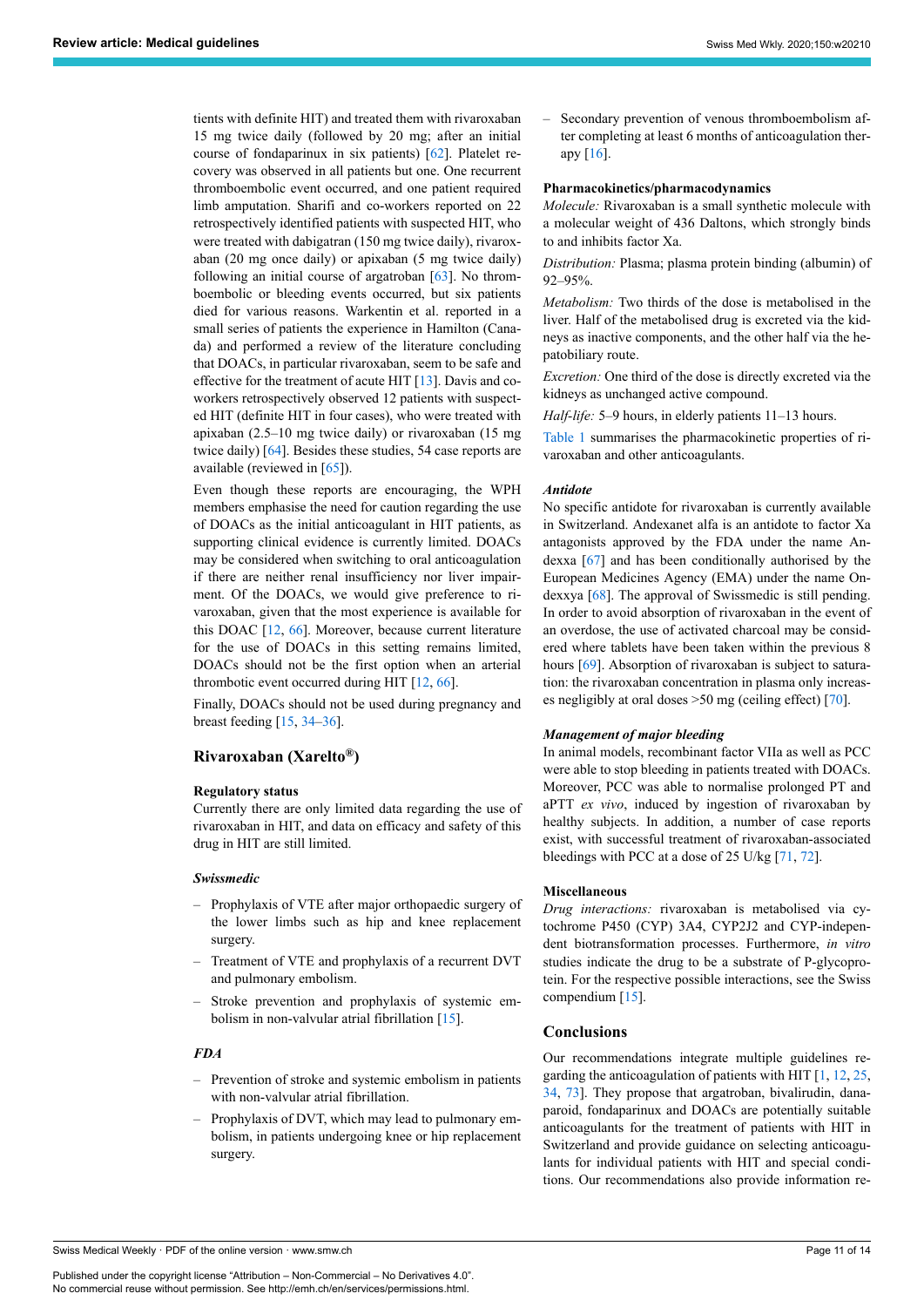garding adequate drug dosage and monitoring in special clinical situations.

<span id="page-11-11"></span>The limitations of our recommendations are inherent to the (very) low level of the evidence that we identified for most aspects related to the anticoagulants used to treat patients with HIT.

<span id="page-11-14"></span><span id="page-11-13"></span><span id="page-11-12"></span>In conclusion, we hope that our recommendations will support Swiss clinicians treating HIT patients with anticoagulants in different clinical conditions.

#### <span id="page-11-16"></span><span id="page-11-15"></span>**Disclosure statement**

<span id="page-11-26"></span>AC has received grants from CSL Behring and NovoNordisk and nonfinancial support from Bayer and Shire. LA received grants/research support from: Bayer, CSL-Behring, Novartis, NovoNordisk, Roche, Shire-Takeda, and Sobi; support for the CHUV hemophilia nurses programme from: CSL-Behring, Bayer, NovoNordisk, Octapharma, Roche, Shire, and Sobi; honoraria for participating in scientific advisory boards: Bayer, Boehringer Ingelheim, Daiichi Sankyo, NovoNordisk, OrPha Swiss, Pfizer, Roche, Shire/Baxalta, Sobi; honoraria as consultant/speaker: Bayer, Sanofi-Genzyme, Siemens. J-DS received lecture and advisory honoraria from: Alexion, Bayer, BMS-Pfizer, Sanofi, Shire-Takeda, Siemens Diagnostics. All other authors report no relevant conflict of interest.

#### <span id="page-11-28"></span><span id="page-11-27"></span><span id="page-11-17"></span><span id="page-11-0"></span>**References**

- <span id="page-11-21"></span>1 Linkins LA, Dans AL, Moores LK, Bona R, Davidson BL, Schulman S, et al. Treatment and prevention of heparin-induced thrombocytopenia: Antithrombotic Therapy and Prevention of Thrombosis, 9th ed: American College of Chest Physicians Evidence-Based Clinical Practice Guidelines. Chest. 2012;141(2, Suppl):e495S–530S. doi: <http://dx.doi.org/10.1378/chest.11-2303>. [PubMed](http://www.ncbi.nlm.nih.gov/entrez/query.fcgi?cmd=Retrieve&db=PubMed&list_uids=22315270&dopt=Abstract).
- <span id="page-11-22"></span><span id="page-11-1"></span>2 Warkentin TE, Anderson JA. How I treat patients with a history of heparin-induced thrombocytopenia. Blood. 2016;128(3):348–59. doi: [http://dx.doi.org/10.1182/blood-2016-01-635003.](http://dx.doi.org/10.1182/blood-2016-01-635003) [PubMed.](http://www.ncbi.nlm.nih.gov/entrez/query.fcgi?cmd=Retrieve&db=PubMed&list_uids=27114458&dopt=Abstract)
- <span id="page-11-25"></span><span id="page-11-2"></span>3 Nagler M, Bachmann LM, ten Cate H, ten Cate-Hoek A. Diagnostic value of immunoassays for heparin-induced thrombocytopenia: a systematic review and meta-analysis. Blood. 2016;127(5):546–57. doi: [http://dx.doi.org/10.1182/blood-2015-07-661215.](http://dx.doi.org/10.1182/blood-2015-07-661215) [PubMed.](http://www.ncbi.nlm.nih.gov/entrez/query.fcgi?cmd=Retrieve&db=PubMed&list_uids=26518436&dopt=Abstract)
- <span id="page-11-29"></span><span id="page-11-3"></span>4 Leroux D, Hezard N, Lebreton A, Bauters A, Suchon P, de Maistre E, et al. Prospective evaluation of a rapid nanoparticle-based lateral flow immunoassay (STic Expert(®) HIT) for the diagnosis of heparin-induced thrombocytopenia. Br J Haematol. 2014;166(5):774–82. doi: [http://dx.doi.org/10.1111/bjh.12939.](http://dx.doi.org/10.1111/bjh.12939) [PubMed](http://www.ncbi.nlm.nih.gov/entrez/query.fcgi?cmd=Retrieve&db=PubMed&list_uids=24815503&dopt=Abstract).
- <span id="page-11-30"></span>Linkins LA, Bates SM, Lee AY, Heddle NM, Wang G, Warkentin TE. Combination of 4Ts score and PF4/H-PaGIA for diagnosis and management of heparin-induced thrombocytopenia: prospective cohort study. Blood. 2015;126(5):597–603. doi: [http://dx.doi.org/10.1182/](http://dx.doi.org/10.1182/blood-2014-12-618165) [blood-2014-12-618165.](http://dx.doi.org/10.1182/blood-2014-12-618165) [PubMed.](http://www.ncbi.nlm.nih.gov/entrez/query.fcgi?cmd=Retrieve&db=PubMed&list_uids=25926600&dopt=Abstract)
- <span id="page-11-31"></span><span id="page-11-4"></span>6 Nellen V, Sulzer I, Barizzi G, Lämmle B, Alberio L. Rapid exclusion or confirmation of heparin-induced thrombocytopenia: a single-center experience with 1,291 patients. Haematologica. 2012;97(1):89–97. doi: [http://dx.doi.org/10.3324/haematol.2011.048074.](http://dx.doi.org/10.3324/haematol.2011.048074) [PubMed](http://www.ncbi.nlm.nih.gov/entrez/query.fcgi?cmd=Retrieve&db=PubMed&list_uids=21933856&dopt=Abstract).
- <span id="page-11-18"></span><span id="page-11-5"></span>Arepally GM. Heparin-induced thrombocytopenia. Blood. 2017;129(21):2864–72. doi: [http://dx.doi.org/10.1182/](http://dx.doi.org/10.1182/blood-2016-11-709873) [blood-2016-11-709873](http://dx.doi.org/10.1182/blood-2016-11-709873). [PubMed.](http://www.ncbi.nlm.nih.gov/entrez/query.fcgi?cmd=Retrieve&db=PubMed&list_uids=28416511&dopt=Abstract)
- <span id="page-11-19"></span><span id="page-11-6"></span>8 Warkentin TE. High-dose intravenous immunoglobulin for the treatment and prevention of heparin-induced thrombocytopenia: a review. Expert Rev Hematol. 2019;12(8):685–98. doi: [http://dx.doi.org/10.1080/](http://dx.doi.org/10.1080/17474086.2019.1636645) [17474086.2019.1636645](http://dx.doi.org/10.1080/17474086.2019.1636645). [PubMed.](http://www.ncbi.nlm.nih.gov/entrez/query.fcgi?cmd=Retrieve&db=PubMed&list_uids=31274032&dopt=Abstract)
- <span id="page-11-20"></span><span id="page-11-7"></span>9 Warkentin TE, Climans TH, Morin PA. Intravenous Immune Globulin to Prevent Heparin-Induced Thrombocytopenia. N Engl J Med. 2018;378(19):1845–8. doi: <http://dx.doi.org/10.1056/NEJMc1801799>. [PubMed.](http://www.ncbi.nlm.nih.gov/entrez/query.fcgi?cmd=Retrieve&db=PubMed&list_uids=29742374&dopt=Abstract)
- <span id="page-11-23"></span><span id="page-11-8"></span>10 Pon TK, Mahajan A, Rosenberg A, Amin A, Shah D, Jenkins I, et al. Platelet response to direct thrombin inhibitor or fondaparinux treatment in patients with suspected heparin-induced thrombocytopenia. J Thromb Thrombolysis. 2018;45(4):536–42. doi: [http://dx.doi.org/10.1007/](http://dx.doi.org/10.1007/s11239-018-1646-x) [s11239-018-1646-x.](http://dx.doi.org/10.1007/s11239-018-1646-x) [PubMed](http://www.ncbi.nlm.nih.gov/entrez/query.fcgi?cmd=Retrieve&db=PubMed&list_uids=29574610&dopt=Abstract).
- <span id="page-11-9"></span>11 Warkentin TE, Kelton JG. Temporal aspects of heparin-induced thrombocytopenia. N Engl J Med. 2001;344(17):1286–92. doi: [http://dx.doi.org/10.1056/NEJM200104263441704.](http://dx.doi.org/10.1056/NEJM200104263441704) [PubMed.](http://www.ncbi.nlm.nih.gov/entrez/query.fcgi?cmd=Retrieve&db=PubMed&list_uids=11320387&dopt=Abstract)
- <span id="page-11-24"></span><span id="page-11-10"></span>12 Cuker A, Arepally GM, Chong BH, Cines DB, Greinacher A, Gruel Y, et al. American Society of Hematology 2018 guidelines for management of venous thromboembolism: heparin-induced thrombocytopenia. Blood

Adv. 2018;2(22):3360–92. doi: [http://dx.doi.org/10.1182/bloodad](http://dx.doi.org/10.1182/bloodadvances.2018024489)[vances.2018024489](http://dx.doi.org/10.1182/bloodadvances.2018024489). [PubMed](http://www.ncbi.nlm.nih.gov/entrez/query.fcgi?cmd=Retrieve&db=PubMed&list_uids=30482768&dopt=Abstract).

- 13 Warkentin TE, Pai M, Linkins LA. Direct oral anticoagulants for treatment of HIT: update of Hamilton experience and literature review. Blood. 2017;130(9):1104–13. doi: [http://dx.doi.org/10.1182/](http://dx.doi.org/10.1182/blood-2017-04-778993) [blood-2017-04-778993.](http://dx.doi.org/10.1182/blood-2017-04-778993) [PubMed](http://www.ncbi.nlm.nih.gov/entrez/query.fcgi?cmd=Retrieve&db=PubMed&list_uids=28646118&dopt=Abstract).
- 14 Greinacher A. Heparin-Induced Thrombocytopenia. N Engl J Med. 2015;373(3):252–61. doi: <http://dx.doi.org/10.1056/NEJMcp1411910>. [PubMed](http://www.ncbi.nlm.nih.gov/entrez/query.fcgi?cmd=Retrieve&db=PubMed&list_uids=26176382&dopt=Abstract).
- 15 [www.compendium.ch](http://www.compendium.ch/).
- 16 <https://www.accessdata.fda.gov/scripts/cder/daf/index.cfm>.
- 17 Borbe H, Müller J. Argatra Produktmonographie. Deutschland GmH: Mitsubishi Pharma; 2013.
- 18 Tatsuno J, Komatsu T, Iida S. Pharmacokinetic studies of argatroban (MD-805): Protein binding and blood cell binding. Jap Pharmacol Ther. 1986;14(suppl 5):243–9.
- 19 de Valk HW, Banga JD, Wester JW, Brouwer CB, van Hessen MW, Meuwissen OJ, et al. Comparing subcutaneous danaparoid with intravenous unfractionated heparin for the treatment of venous thromboembolism. A randomized controlled trial. Ann Intern Med. 1995;123(1):1–9. doi: [http://dx.doi.org/10.7326/](http://dx.doi.org/10.7326/0003-4819-123-1-199507010-00001) [0003-4819-123-1-199507010-00001](http://dx.doi.org/10.7326/0003-4819-123-1-199507010-00001). [PubMed](http://www.ncbi.nlm.nih.gov/entrez/query.fcgi?cmd=Retrieve&db=PubMed&list_uids=7539233&dopt=Abstract).
- 20 Ibbotson T, Perry CM. Danaparoid: a review of its use in thromboembolic and coagulation disorders. Drugs. 2002;62(15):2283–314. doi: <http://dx.doi.org/10.2165/00003495-200262150-00016>. [PubMed.](http://www.ncbi.nlm.nih.gov/entrez/query.fcgi?cmd=Retrieve&db=PubMed&list_uids=12381232&dopt=Abstract)
- 21 Nagler M, Haslauer M, Wuillemin WA. Fondaparinux data on efficacy and safety in special situations. Thromb Res. 2012;129(4):407–17. doi: <http://dx.doi.org/10.1016/j.thromres.2011.10.037>. [PubMed.](http://www.ncbi.nlm.nih.gov/entrez/query.fcgi?cmd=Retrieve&db=PubMed&list_uids=22133273&dopt=Abstract)
- 22 Shepherd MF, Jacobsen JM, Rosborough TK. Argatroban therapy using enzymatic anti-factor IIa monitoring. Ann Pharmacother. 2011;45(3):422–3. doi: <http://dx.doi.org/10.1345/aph.1P274>. [PubMed.](http://www.ncbi.nlm.nih.gov/entrez/query.fcgi?cmd=Retrieve&db=PubMed&list_uids=21386028&dopt=Abstract)
- 23 Lewis BE, Wallis DE, Berkowitz SD, Matthai WH, Fareed J, Walenga JM, et al.; ARG-911 Study Investigators. Argatroban anticoagulant therapy in patients with heparin-induced thrombocytopenia. Circulation. 2001;103(14):1838–43. doi: [http://dx.doi.org/10.1161/](http://dx.doi.org/10.1161/01.CIR.103.14.1838) [01.CIR.103.14.1838](http://dx.doi.org/10.1161/01.CIR.103.14.1838). [PubMed.](http://www.ncbi.nlm.nih.gov/entrez/query.fcgi?cmd=Retrieve&db=PubMed&list_uids=11294800&dopt=Abstract)
- 24 Lewis BE, Wallis DE, Leya F, Hursting MJ, Kelton JG; Argatroban-915 Investigators. Argatroban anticoagulation in patients with heparin-induced thrombocytopenia. Arch Intern Med. 2003;163(15):1849–56. doi: [http://dx.doi.org/10.1001/archinte.163.15.1849.](http://dx.doi.org/10.1001/archinte.163.15.1849) [PubMed](http://www.ncbi.nlm.nih.gov/entrez/query.fcgi?cmd=Retrieve&db=PubMed&list_uids=12912723&dopt=Abstract).
- 25 Colucci G, Nagler M, Klaus N, Conte T, Giabbani E, Alberio L. Practical guidelines for Argatroban and Bivalirudin in patients with Heparininduced Thrombocytopenia. J Transl Sci. 2015;1(2):37–42. doi: [http://dx.doi.org/10.15761/JTS.1000109.](http://dx.doi.org/10.15761/JTS.1000109)
- 26 Kiser TH, Fish DN. Evaluation of bivalirudin treatment for heparin-induced thrombocytopenia in critically ill patients with hepatic and/or renal dysfunction. Pharmacotherapy. 2006;26(4):452–60. doi: <http://dx.doi.org/10.1592/phco.26.4.452>. [PubMed](http://www.ncbi.nlm.nih.gov/entrez/query.fcgi?cmd=Retrieve&db=PubMed&list_uids=16553502&dopt=Abstract).
- 27 Sciulli TM, Mauro VF. Pharmacology and clinical use of bivalirudin. Ann Pharmacother. 2002;36(6):1028–41. doi: [http://dx.doi.org/10.1345/](http://dx.doi.org/10.1345/aph.1A197) [aph.1A197](http://dx.doi.org/10.1345/aph.1A197). [PubMed](http://www.ncbi.nlm.nih.gov/entrez/query.fcgi?cmd=Retrieve&db=PubMed&list_uids=12022907&dopt=Abstract).
- 28 Pistulli R, Oberle V, Figulla HR, Yilmaz A, Pfeifer R. Fondaparinux cross-reacts with heparin antibodies in vitro in a patient with fondaparinux-related thrombocytopenia. Blood Coagul Fibrinolysis. 2011;22(1):76–8. doi: [http://dx.doi.org/10.1097/](http://dx.doi.org/10.1097/MBC.0b013e328340ff24) [MBC.0b013e328340ff24](http://dx.doi.org/10.1097/MBC.0b013e328340ff24). [PubMed](http://www.ncbi.nlm.nih.gov/entrez/query.fcgi?cmd=Retrieve&db=PubMed&list_uids=21076279&dopt=Abstract).
- 29 Bartholomew JR, Pietrangeli CE, Hursting MJ. Argatroban anticoagulation for heparin-induced thrombocytopenia in elderly patients. Drugs Aging. 2007;24(6):489–99. doi: [http://dx.doi.org/10.2165/](http://dx.doi.org/10.2165/00002512-200724060-00005) [00002512-200724060-00005.](http://dx.doi.org/10.2165/00002512-200724060-00005) [PubMed](http://www.ncbi.nlm.nih.gov/entrez/query.fcgi?cmd=Retrieve&db=PubMed&list_uids=17571914&dopt=Abstract).
- 30 Skrupky LP, Smith JR, Deal EN, Arnold H, Hollands JM, Martinez EJ, et al. Comparison of bivalirudin and argatroban for the management of heparin-induced thrombocytopenia. Pharmacotherapy. 2010;30(12):1229–38. doi: <http://dx.doi.org/10.1592/phco.30.12.1229>. [PubMed](http://www.ncbi.nlm.nih.gov/entrez/query.fcgi?cmd=Retrieve&db=PubMed&list_uids=21114390&dopt=Abstract).
- 31 Levine RL, Hursting MJ, McCollum D. Argatroban therapy in heparininduced thrombocytopenia with hepatic dysfunction. Chest. 2006;129(5):1167–75. doi: [http://dx.doi.org/10.1378/chest.129.5.1167.](http://dx.doi.org/10.1378/chest.129.5.1167) [PubMed](http://www.ncbi.nlm.nih.gov/entrez/query.fcgi?cmd=Retrieve&db=PubMed&list_uids=16685006&dopt=Abstract).
- 32 Murray PT, Reddy BV, Grossman EJ, Hammes MS, Trevino S, Ferrell J, et al. A prospective comparison of three argatroban treatment regimens during hemodialysis in end-stage renal disease. Kidney Int. 2004;66(6):2446–53. doi: [http://dx.doi.org/10.1111/](http://dx.doi.org/10.1111/j.1523-1755.2004.66022.x) [j.1523-1755.2004.66022.x.](http://dx.doi.org/10.1111/j.1523-1755.2004.66022.x) [PubMed](http://www.ncbi.nlm.nih.gov/entrez/query.fcgi?cmd=Retrieve&db=PubMed&list_uids=15569338&dopt=Abstract).
- 33 Swan SK, Hursting MJ. The pharmacokinetics and pharmacodynamics of argatroban: effects of age, gender, and hepatic or renal dysfunction. Pharmacotherapy. 2000;20(3):318–29. doi: [http://dx.doi.org/10.1592/ph](http://dx.doi.org/10.1592/phco.20.4.318.34881)[co.20.4.318.34881](http://dx.doi.org/10.1592/phco.20.4.318.34881). [PubMed.](http://www.ncbi.nlm.nih.gov/entrez/query.fcgi?cmd=Retrieve&db=PubMed&list_uids=10730687&dopt=Abstract)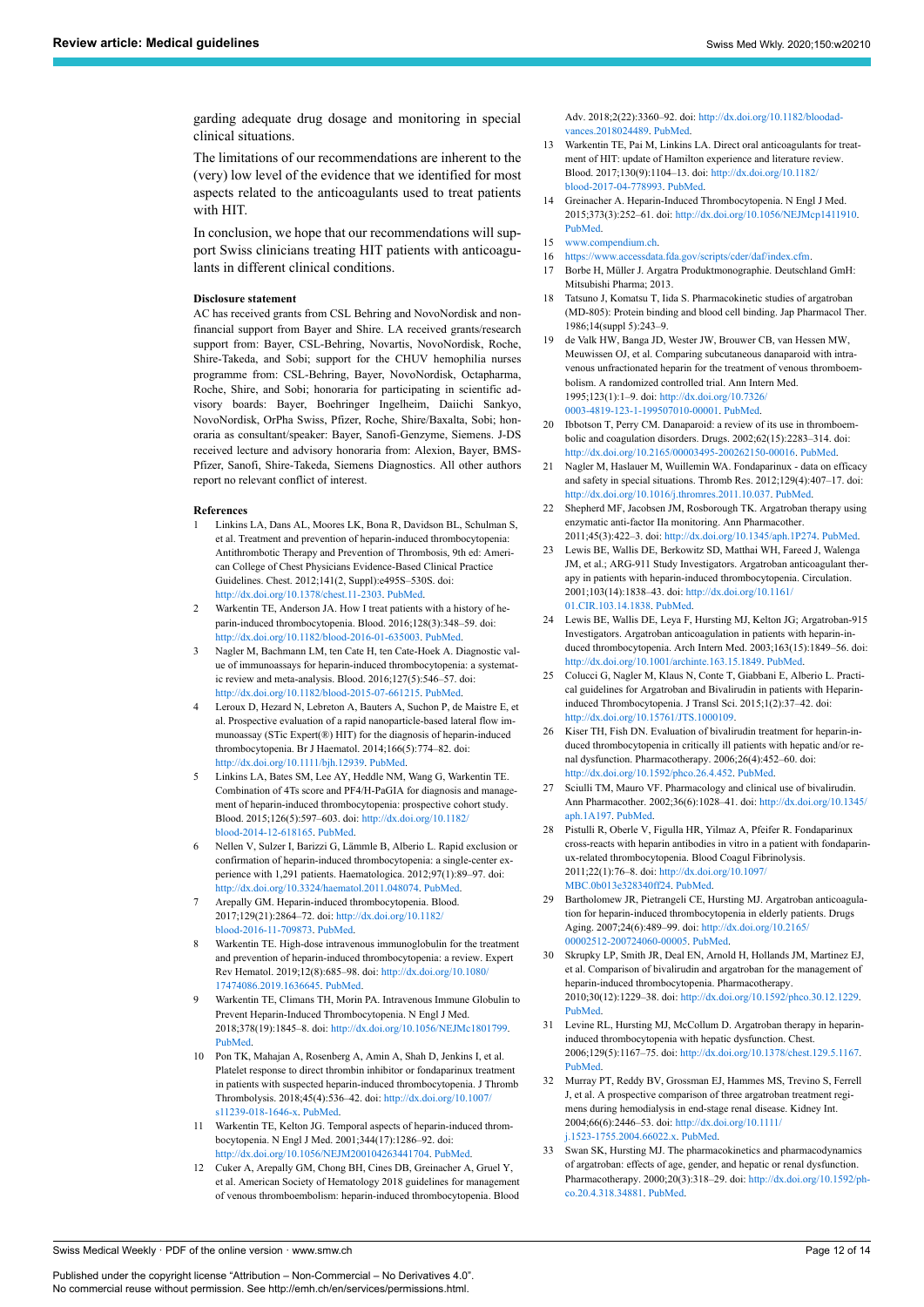- <span id="page-12-0"></span>34 Bates SM, Greer IA, Pabinger I, Sofaer S, Hirsh J. Venous thromboembolism, thrombophilia, antithrombotic therapy, and pregnancy: American College of Chest Physicians Evidence-Based Clinical Practice Guidelines (8th Edition). Chest. 2008;133(6, Suppl):844S–86S. doi: <http://dx.doi.org/10.1378/chest.08-0761>. [PubMed.](http://www.ncbi.nlm.nih.gov/entrez/query.fcgi?cmd=Retrieve&db=PubMed&list_uids=18574280&dopt=Abstract)
- 35 Fogerty AE. Challenges of Anticoagulation Therapy in Pregnancy. Curr Treat Options Cardiovasc Med. 2017;19(10):76. doi: [http://dx.doi.org/](http://dx.doi.org/10.1007/s11936-017-0575-x) [10.1007/s11936-017-0575-x.](http://dx.doi.org/10.1007/s11936-017-0575-x) [PubMed.](http://www.ncbi.nlm.nih.gov/entrez/query.fcgi?cmd=Retrieve&db=PubMed&list_uids=28913590&dopt=Abstract)
- <span id="page-12-19"></span><span id="page-12-1"></span>36 Lindhoff-Last E, Bauersachs R. Heparin-induced thrombocytopenia-alternative anticoagulation in pregnancy and lactation. Semin Thromb Hemost. 2002;28(5):439–46. doi: <http://dx.doi.org/10.1055/s-2002-35284>. [PubMed.](http://www.ncbi.nlm.nih.gov/entrez/query.fcgi?cmd=Retrieve&db=PubMed&list_uids=12420239&dopt=Abstract)
- <span id="page-12-20"></span><span id="page-12-2"></span>37 Lewis B, Hursting M. Argatroban therapy in heparin-induced thrombocytopenia. In: Warkentin T, Greinacher A, editors. Heparin-induced thrombocytopenia. New York, Basel: Marcel Dekker; 2006.
- <span id="page-12-3"></span>38 Tardy-Poncet B, Nguyen P, Thiranos JC, Morange PE, Biron-Andréani C, Gruel Y, et al. Argatroban in the management of heparin-induced thrombocytopenia: a multicenter clinical trial. Crit Care. 2015;19(1):396. doi: [http://dx.doi.org/10.1186/s13054-015-1109-0.](http://dx.doi.org/10.1186/s13054-015-1109-0) [PubMed.](http://www.ncbi.nlm.nih.gov/entrez/query.fcgi?cmd=Retrieve&db=PubMed&list_uids=26556106&dopt=Abstract)
- <span id="page-12-4"></span>39 Siegmund R, Boer K, Poeschel K, Wolf G, Deufel T, Kiehntopf M. Influence of direct thrombin inhibitor argatroban on coagulation assays in healthy individuals, patients under oral anticoagulation therapy and patients with liver dysfunction. Blood Coagul Fibrinolysis. 2008;19(4):288–93. doi: [http://dx.doi.org/10.1097/](http://dx.doi.org/10.1097/MBC.0b013e3282fe73ec) [MBC.0b013e3282fe73ec.](http://dx.doi.org/10.1097/MBC.0b013e3282fe73ec) [PubMed](http://www.ncbi.nlm.nih.gov/entrez/query.fcgi?cmd=Retrieve&db=PubMed&list_uids=18469550&dopt=Abstract).
- <span id="page-12-21"></span><span id="page-12-5"></span>40 Zhang L, Yang J, Zheng X, Fan Q, Zhang Z. Influences of argatroban on five fibrinogen assays. Int J Lab Hematol. 2017;39(6):641–4. doi: <http://dx.doi.org/10.1111/ijlh.12719>. [PubMed](http://www.ncbi.nlm.nih.gov/entrez/query.fcgi?cmd=Retrieve&db=PubMed&list_uids=28766891&dopt=Abstract).
- <span id="page-12-22"></span><span id="page-12-6"></span>41 Cuker A, Cines DB. How I treat heparin-induced thrombocytopenia. Blood. 2012;119(10):2209–18. doi: [http://dx.doi.org/10.1182/](http://dx.doi.org/10.1182/blood-2011-11-376293) [blood-2011-11-376293](http://dx.doi.org/10.1182/blood-2011-11-376293). [PubMed](http://www.ncbi.nlm.nih.gov/entrez/query.fcgi?cmd=Retrieve&db=PubMed&list_uids=22246036&dopt=Abstract).
- <span id="page-12-7"></span>42 Sheth SB, DiCicco RA, Hursting MJ, Montague T, Jorkasky DK. Interpreting the International Normalized Ratio (INR) in individuals receiving argatroban and warfarin. Thromb Haemost. 2001;85(3):435–40. doi: [http://dx.doi.org/10.1055/s-0037-1615601.](http://dx.doi.org/10.1055/s-0037-1615601) [PubMed.](http://www.ncbi.nlm.nih.gov/entrez/query.fcgi?cmd=Retrieve&db=PubMed&list_uids=11307810&dopt=Abstract)
- <span id="page-12-23"></span><span id="page-12-10"></span>43 Warkentin TE. Anticoagulant failure in coagulopathic patients: PTT confounding and other pitfalls. Expert Opin Drug Saf. 2014;13(1):25–43. doi: [http://dx.doi.org/10.1517/](http://dx.doi.org/10.1517/14740338.2013.823946) [14740338.2013.823946](http://dx.doi.org/10.1517/14740338.2013.823946). [PubMed](http://www.ncbi.nlm.nih.gov/entrez/query.fcgi?cmd=Retrieve&db=PubMed&list_uids=23971903&dopt=Abstract).
- <span id="page-12-24"></span><span id="page-12-12"></span>44 [https://ec.europa.eu/health/documents/community-register/2017/](https://ec.europa.eu/health/documents/community-register/2017/20170914138919/anx_138919_de.pdf) [20170914138919/anx\\_138919\\_de.pdf.](https://ec.europa.eu/health/documents/community-register/2017/20170914138919/anx_138919_de.pdf)
- <span id="page-12-25"></span><span id="page-12-13"></span>45 [https://www.accord-healthcare.de/sites/default/files/2018-06/FI\\_Bi](https://www.accord-healthcare.de/sites/default/files/2018-06/FI_Bivalirudin_Stand%20102016.pdf)[valirudin\\_Stand%20102016.pdf](https://www.accord-healthcare.de/sites/default/files/2018-06/FI_Bivalirudin_Stand%20102016.pdf).
- <span id="page-12-26"></span><span id="page-12-14"></span>46 Vo QA, Lin JK, Tong LM. Efficacy and safety of argatroban and bivalirudine in patients with suspected heparin-induced thrombocytopenia. Ann Pharmacother. 2015;49(2):178–84. doi: [http://dx.doi.org/10.1177/](http://dx.doi.org/10.1177/1060028014562949) [1060028014562949.](http://dx.doi.org/10.1177/1060028014562949) [PubMed](http://www.ncbi.nlm.nih.gov/entrez/query.fcgi?cmd=Retrieve&db=PubMed&list_uids=25515865&dopt=Abstract).
- <span id="page-12-9"></span>47 Bartholomew JR. Bivalirudin for the treatment of heparin-induced thrombocytopenia. In: Warkentin TE, Greinacher A, editors. Heparin-induced thrombocytopenia. 4th edition. London, UK: Informa Healthcare; 2007. p. 409–39.
- <span id="page-12-27"></span><span id="page-12-11"></span>48 Koster A, Chew D, Gründel M, Bauer M, Kuppe H, Spiess BD. Bivalirudin monitored with the ecarin clotting time for anticoagulation during cardiopulmonary bypass. Anesth Analg. 2003;96(2):383–6. doi: <http://dx.doi.org/10.1213/00000539-200302000-00015>. [PubMed](http://www.ncbi.nlm.nih.gov/entrez/query.fcgi?cmd=Retrieve&db=PubMed&list_uids=12538181&dopt=Abstract).
- <span id="page-12-28"></span><span id="page-12-8"></span>49 Stiekema JC, Wijnand HP, Van Dinther TG, Moelker HC, Dawes J, Vinchenzo A, et al. Safety and pharmacokinetics of the low molecular weight heparinoid Org 10172 administered to healthy elderly volunteers. Br J Clin Pharmacol. 1989;27(1):39–48. doi: [http://dx.doi.org/10.1111/](http://dx.doi.org/10.1111/j.1365-2125.1989.tb05333.x) [j.1365-2125.1989.tb05333.x.](http://dx.doi.org/10.1111/j.1365-2125.1989.tb05333.x) [PubMed](http://www.ncbi.nlm.nih.gov/entrez/query.fcgi?cmd=Retrieve&db=PubMed&list_uids=2468354&dopt=Abstract).
- <span id="page-12-29"></span><span id="page-12-15"></span>50 Schindewolf M, Steindl J, Beyer-Westendorf J, Schellong S, Dohmen PM, Brachmann J, et al. Use of Fondaparinux Off-Label or Approved Anticoagulants for Management of Heparin-Induced Thrombocytopenia. J Am Coll Cardiol. 2017;70(21):2636–48. doi: [http://dx.doi.org/10.1016/](http://dx.doi.org/10.1016/j.jacc.2017.09.1099) [j.jacc.2017.09.1099](http://dx.doi.org/10.1016/j.jacc.2017.09.1099). [PubMed](http://www.ncbi.nlm.nih.gov/entrez/query.fcgi?cmd=Retrieve&db=PubMed&list_uids=29169470&dopt=Abstract).
- <span id="page-12-30"></span><span id="page-12-16"></span>51 Linkins LA, Hu G, Warkentin TE. Systematic review of fondaparinux for heparin-induced thrombocytopenia: When there are no randomized controlled trials. Res Pract Thromb Haemost. 2018;2(4):678–83. doi: [http://dx.doi.org/10.1002/rth2.12145.](http://dx.doi.org/10.1002/rth2.12145) [PubMed](http://www.ncbi.nlm.nih.gov/entrez/query.fcgi?cmd=Retrieve&db=PubMed&list_uids=30349886&dopt=Abstract).
- <span id="page-12-31"></span><span id="page-12-17"></span>52 Kreimann M, Brandt S, Krauel K, Block S, Helm CA, Weitschies W, et al. Binding of anti-platelet factor 4/heparin antibodies depends on the thermodynamics of conformational changes in platelet factor 4. Blood. 2014;124(15):2442–9. doi: [http://dx.doi.org/10.1182/](http://dx.doi.org/10.1182/blood-2014-03-559518) [blood-2014-03-559518.](http://dx.doi.org/10.1182/blood-2014-03-559518) [PubMed.](http://www.ncbi.nlm.nih.gov/entrez/query.fcgi?cmd=Retrieve&db=PubMed&list_uids=25150299&dopt=Abstract)
- <span id="page-12-32"></span><span id="page-12-18"></span>53 Warkentin TE. Fondaparinux: does it cause HIT? Can it treat HIT? Expert Rev Hematol. 2010;3(5):567–81. doi: [http://dx.doi.org/10.1586/](http://dx.doi.org/10.1586/ehm.10.54) [ehm.10.54](http://dx.doi.org/10.1586/ehm.10.54). [PubMed.](http://www.ncbi.nlm.nih.gov/entrez/query.fcgi?cmd=Retrieve&db=PubMed&list_uids=21083474&dopt=Abstract)
- 54 D'Angelo A, Valle PD, Fattorini A, Luciano C. Disappearance of anti-PF4/heparin antibodies under prolonged fondaparinux administration in a patient with DVT associated with LMWH-induced thrombocytopenia. Thromb Haemost. 2006;95(3):573–5. doi: [http://dx.doi.org/10.1160/](http://dx.doi.org/10.1160/TH05-11-0722) [TH05-11-0722](http://dx.doi.org/10.1160/TH05-11-0722). [PubMed.](http://www.ncbi.nlm.nih.gov/entrez/query.fcgi?cmd=Retrieve&db=PubMed&list_uids=16525590&dopt=Abstract)
- Lobo B, Finch C, Howard A, Minhas S. Fondaparinux for the treatment of patients with acute heparin-induced thrombocytopenia. Thromb Haemost. 2008;99(1):208–14. doi: [http://dx.doi.org/10.1160/](http://dx.doi.org/10.1160/TH07-04-0252) [TH07-04-0252.](http://dx.doi.org/10.1160/TH07-04-0252) [PubMed.](http://www.ncbi.nlm.nih.gov/entrez/query.fcgi?cmd=Retrieve&db=PubMed&list_uids=18217156&dopt=Abstract)
- 56 Warkentin TE, Cook RJ, Marder VJ, Sheppard JA, Moore JC, Eriksson BI, et al. Anti-platelet factor 4/heparin antibodies in orthopedic surgery patients receiving antithrombotic prophylaxis with fondaparinux or enoxaparin. Blood. 2005;106(12):3791–6. doi: [http://dx.doi.org/10.1182/](http://dx.doi.org/10.1182/blood-2005-05-1938) [blood-2005-05-1938](http://dx.doi.org/10.1182/blood-2005-05-1938). [PubMed](http://www.ncbi.nlm.nih.gov/entrez/query.fcgi?cmd=Retrieve&db=PubMed&list_uids=16109780&dopt=Abstract).
- 57 [www.pathology.med.umich.edu.](http://www.pathology.med.umich.edu/)
- 58 Depasse F, Gerotziafas GT, Busson J, Van Dreden P, Samama MM. Assessment of three chromogenic and one clotting assays for the measurement of synthetic pentasaccharide fondaparinux (Arixtra) anti-Xa activity. J Thromb Haemost. 2004;2(2):346–8. doi: [http://dx.doi.org/10.1111/](http://dx.doi.org/10.1111/j.1538-7933.2004.0584a.x) [j.1538-7933.2004.0584a.x](http://dx.doi.org/10.1111/j.1538-7933.2004.0584a.x). [PubMed.](http://www.ncbi.nlm.nih.gov/entrez/query.fcgi?cmd=Retrieve&db=PubMed&list_uids=14996008&dopt=Abstract)
- 59 Garcia DA, Baglin TP, Weitz JI, Samama MM. Parenteral anticoagulants: Antithrombotic Therapy and Prevention of Thrombosis, 9th ed: American College of Chest Physicians Evidence-Based Clinical Practice Guidelines. Chest. 2012;141(2, Suppl):e24S–43S. doi: [http://dx.doi.org/](http://dx.doi.org/10.1378/chest.11-2291) [10.1378/chest.11-2291.](http://dx.doi.org/10.1378/chest.11-2291) [PubMed](http://www.ncbi.nlm.nih.gov/entrez/query.fcgi?cmd=Retrieve&db=PubMed&list_uids=22315264&dopt=Abstract).
- 60 Bijsterveld NR, Moons AH, Boekholdt SM, van Aken BE, Fennema H, Peters RJ, et al. Ability of recombinant factor VIIa to reverse the anticoagulant effect of the pentasaccharide fondaparinux in healthy volunteers. Circulation. 2002;106(20):2550–4. doi: [http://dx.doi.org/10.1161/](http://dx.doi.org/10.1161/01.CIR.0000038501.87442.02) [01.CIR.0000038501.87442.02](http://dx.doi.org/10.1161/01.CIR.0000038501.87442.02). [PubMed.](http://www.ncbi.nlm.nih.gov/entrez/query.fcgi?cmd=Retrieve&db=PubMed&list_uids=12427650&dopt=Abstract)
- 61 Bijsterveld NR, Vink R, van Aken BE, Fennema H, Peters RJ, Meijers JC, et al. Recombinant factor VIIa reverses the anticoagulant effect of the long-acting pentasaccharide idraparinux in healthy volunteers. Br J Haematol. 2004;124(5):653–8. doi: [http://dx.doi.org/10.1111/](http://dx.doi.org/10.1111/j.1365-2141.2003.04811.x) [j.1365-2141.2003.04811.x.](http://dx.doi.org/10.1111/j.1365-2141.2003.04811.x) [PubMed.](http://www.ncbi.nlm.nih.gov/entrez/query.fcgi?cmd=Retrieve&db=PubMed&list_uids=14871253&dopt=Abstract)
- 62 Linkins LA, Warkentin TE, Pai M, Shivakumar S, Manji RA, Wells PS, et al. Rivaroxaban for treatment of suspected or confirmed heparin-induced thrombocytopenia study. J Thromb Haemost.
- 2016;14(6):1206–10. doi: [http://dx.doi.org/10.1111/jth.13330.](http://dx.doi.org/10.1111/jth.13330) [PubMed.](http://www.ncbi.nlm.nih.gov/entrez/query.fcgi?cmd=Retrieve&db=PubMed&list_uids=27061271&dopt=Abstract) 63 Sharifi M, Bay C, Vajo Z, Freeman W, Sharifi M, Schwartz F. New oral anticoagulants in the treatment of heparin-induced thrombocytopenia. Thromb Res. 2015;135(4):607–9. doi: [http://dx.doi.org/10.1016/j.throm-](http://dx.doi.org/10.1016/j.thromres.2015.01.009)
- [res.2015.01.009.](http://dx.doi.org/10.1016/j.thromres.2015.01.009) [PubMed.](http://www.ncbi.nlm.nih.gov/entrez/query.fcgi?cmd=Retrieve&db=PubMed&list_uids=25613925&dopt=Abstract) 64 Davis KA, Davis DO. Direct acting oral anticoagulants for the treatment of suspected heparin-induced thrombocytopenia. Eur J Haematol. 2017;99(4):332–5. doi: <http://dx.doi.org/10.1111/ejh.12921>. [PubMed](http://www.ncbi.nlm.nih.gov/entrez/query.fcgi?cmd=Retrieve&db=PubMed&list_uids=28672052&dopt=Abstract).
- 65 Shatzel JJ, Crapster-Pregont M, Deloughery TG. Non-vitamin K antagonist oral anticoagulants for heparin-induced thrombocytopenia. A systematic review of 54 reported cases. Thromb Haemost. 2016;116(2):397–400. doi: <http://dx.doi.org/10.1160/TH16-02-0101>. [PubMed](http://www.ncbi.nlm.nih.gov/entrez/query.fcgi?cmd=Retrieve&db=PubMed&list_uids=27075620&dopt=Abstract).
- 66 Barlow A, Barlow B, Reinaker T, Harris J. Potential Role of Direct Oral Anticoagulants in the Management of Heparin-induced Thrombocytopenia. Pharmacotherapy. 2019;39(8):837–53. doi: [http://dx.doi.org/](http://dx.doi.org/10.1002/phar.2298) [10.1002/phar.2298.](http://dx.doi.org/10.1002/phar.2298) [PubMed](http://www.ncbi.nlm.nih.gov/entrez/query.fcgi?cmd=Retrieve&db=PubMed&list_uids=31233222&dopt=Abstract).
- 67 Rogers KC, Finks SW. A New Option for Reversing the Anticoagulant Effect of Factor Xa Inhibitors: Andexanet Alfa (ANDEXXA). Am J Med. 2019;132(1):38–41. doi: [http://dx.doi.org/10.1016/](http://dx.doi.org/10.1016/j.amjmed.2018.06.028) [j.amjmed.2018.06.028.](http://dx.doi.org/10.1016/j.amjmed.2018.06.028) [PubMed](http://www.ncbi.nlm.nih.gov/entrez/query.fcgi?cmd=Retrieve&db=PubMed&list_uids=30053385&dopt=Abstract).
- 68 Information for healthcare professionals for Ondexxyan [http://www.on](http://www.ondexxya.eu/downloads/pdf/anx_144471_en.pdf)[dexxya.eu/downloads/pdf/anx\\_144471\\_en.pdf](http://www.ondexxya.eu/downloads/pdf/anx_144471_en.pdf).
- 69 Ollier E, Hodin S, Lanoiselée J, Escal J, Accassat S, De Magalhaes E, et al. Effect of Activated Charcoal on Rivaroxaban Complex Absorption. Clin Pharmacokinet. 2017;56(7):793–801. doi: [http://dx.doi.org/](http://dx.doi.org/10.1007/s40262-016-0485-1) [10.1007/s40262-016-0485-1](http://dx.doi.org/10.1007/s40262-016-0485-1). [PubMed.](http://www.ncbi.nlm.nih.gov/entrez/query.fcgi?cmd=Retrieve&db=PubMed&list_uids=27910037&dopt=Abstract)
- 70 Kubitza D, Becka M, Roth A, Mueck W. Dose-escalation study of the pharmacokinetics and pharmacodynamics of rivaroxaban in healthy elderly subjects. Curr Med Res Opin. 2008;24(10):2757–65. doi: [http://dx.doi.org/10.1185/03007990802361499.](http://dx.doi.org/10.1185/03007990802361499) [PubMed](http://www.ncbi.nlm.nih.gov/entrez/query.fcgi?cmd=Retrieve&db=PubMed&list_uids=18715524&dopt=Abstract).
- 71 Sauter TC, Eberle B, Wuillemin WA, Thiele T, Angelillo-Scherrer A, Exadaktylos AK, et al. How I manage patients with anticoagulation-associated bleeding or urgent surgery. Swiss Med Wkly. 2018;148:. doi: [http://dx.doi.org/10.4414/smw.2018.14598.](http://dx.doi.org/10.4414/smw.2018.14598) [PubMed](http://www.ncbi.nlm.nih.gov/entrez/query.fcgi?cmd=Retrieve&db=PubMed&list_uids=29538795&dopt=Abstract).
- 72 Majeed A, Ågren A, Holmström M, Bruzelius M, Chaireti R, Odeberg J, et al. Management of rivaroxaban- or apixaban-associated major bleeding with prothrombin complex concentrates: a cohort study. Blood. 2017;130(15):1706–12. doi: [http://dx.doi.org/10.1182/](http://dx.doi.org/10.1182/blood-2017-05-782060) [blood-2017-05-782060.](http://dx.doi.org/10.1182/blood-2017-05-782060) [PubMed](http://www.ncbi.nlm.nih.gov/entrez/query.fcgi?cmd=Retrieve&db=PubMed&list_uids=28835439&dopt=Abstract).